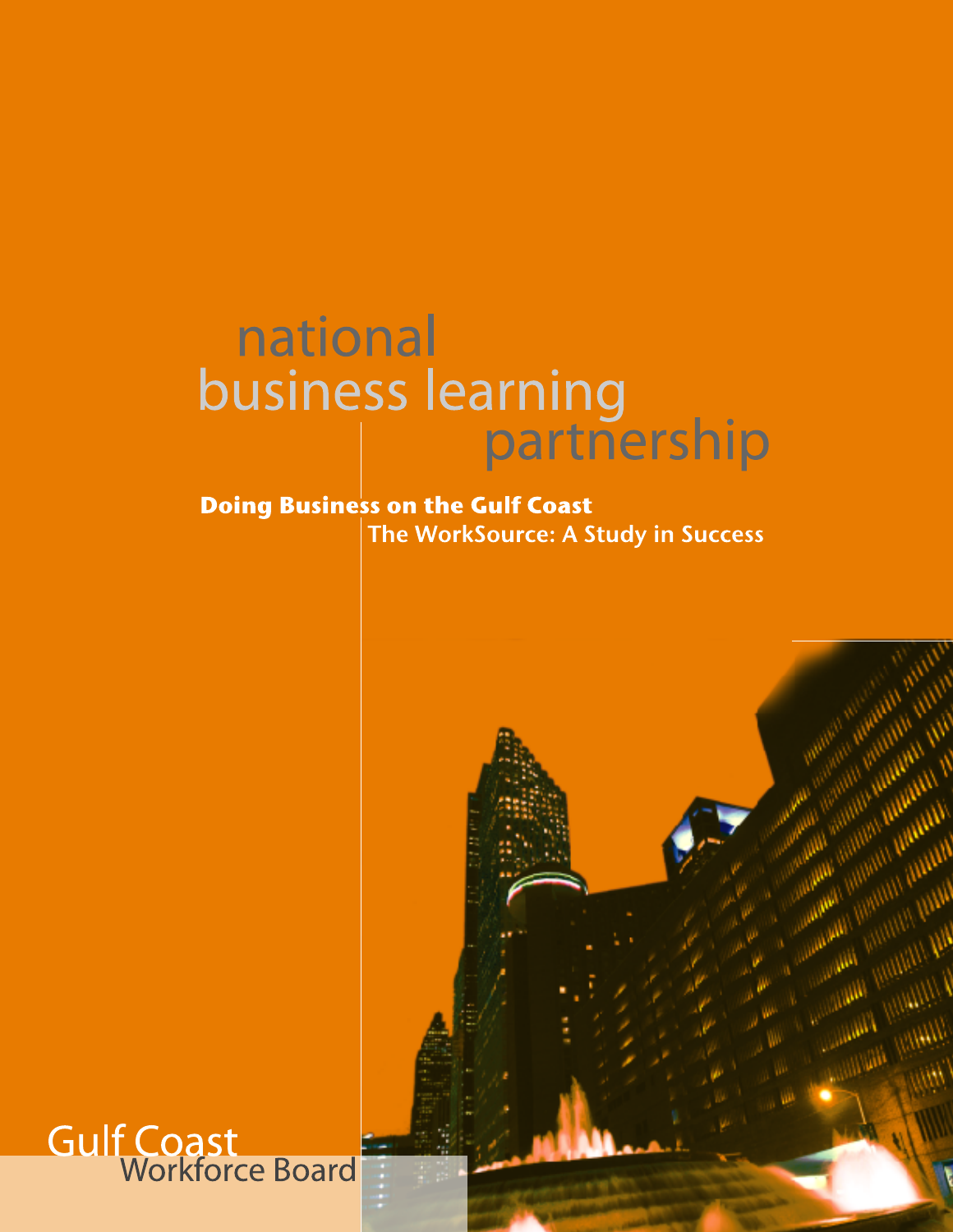

### Second Edition

If you would like additional copies of this publication or more information about other National Business Learning Partnership products, please call an NBLP representative at your nearest Employment and Training Administration Regional Office.

**Boston** Tom Dalton (617) 788-0113

**Philadelphia** Dennis Dougherty Jennifer McGraw (215) 861-4838

**Business Relations Group- Washington D.C.** (202) 693-3949

**Atlanta**

Gene Caso Winston Tompoe (404) 562-2119

**Dallas** Bill Janes Nicholas Lalpuis (214) 767-2154

**Chicago** John Scott (312) 596-5507

**San Francisco** Diane Walton (415) 975-4639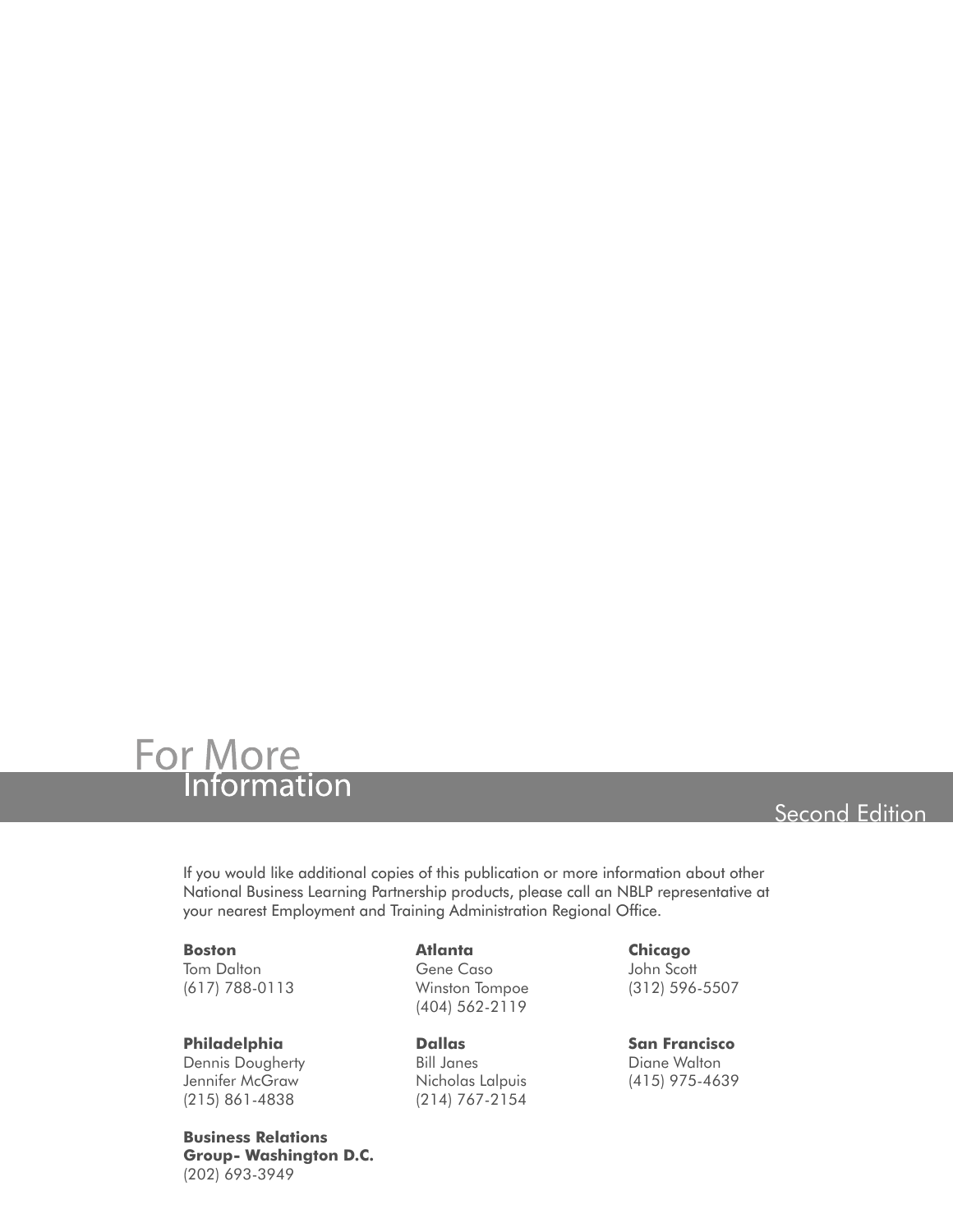### About the National Business Learning Partnership

The National Business Learning Partnership (NBLP) has matched local workforce areas that have exceeded their performance standards while delivering effective business services with local sites that wish to improve their performance by engaging businesses more successfully.

Nineteen mentor and twenty-five protégé workforce areas participate in the project. A protégé site is matched with a mentor to help develop a work plan to accelerate transition to a demand-driven system. The matches are made by the protégé sites based in part on traditional factors, such as urban or rural nature, demand occupations, industry needs, population, unemployment rates, and on additional factors, such as strategic approach, service delivery design and organizational requirements and capabilities.

One-on-one consultation and case studies are provided through the NBLP. NBLP mentor and protégé sites work together. Protégé sites are encouraged to work with more than one mentor site depending on needs. Similarly, a mentor may consult with more than one site.

In addition to peer-to-peer consultation, NBLP case studies provide a wider audience access to the partners' experiences and learning. Each case study includes practices and principles proven by mentors and protégés to improve performance outcomes by addressing the workforce needs of businesses and industries in our communities. A brief "guide" is included as a part of each case study to facilitate shared learning and promote action.

The NBLP is a collaborative effort among the forty-four State and local WIBs, all ETA Regional offices and the Business Relations Group to facilitate the transition to a demand-driven system, accelerate improvements and encourage innovation.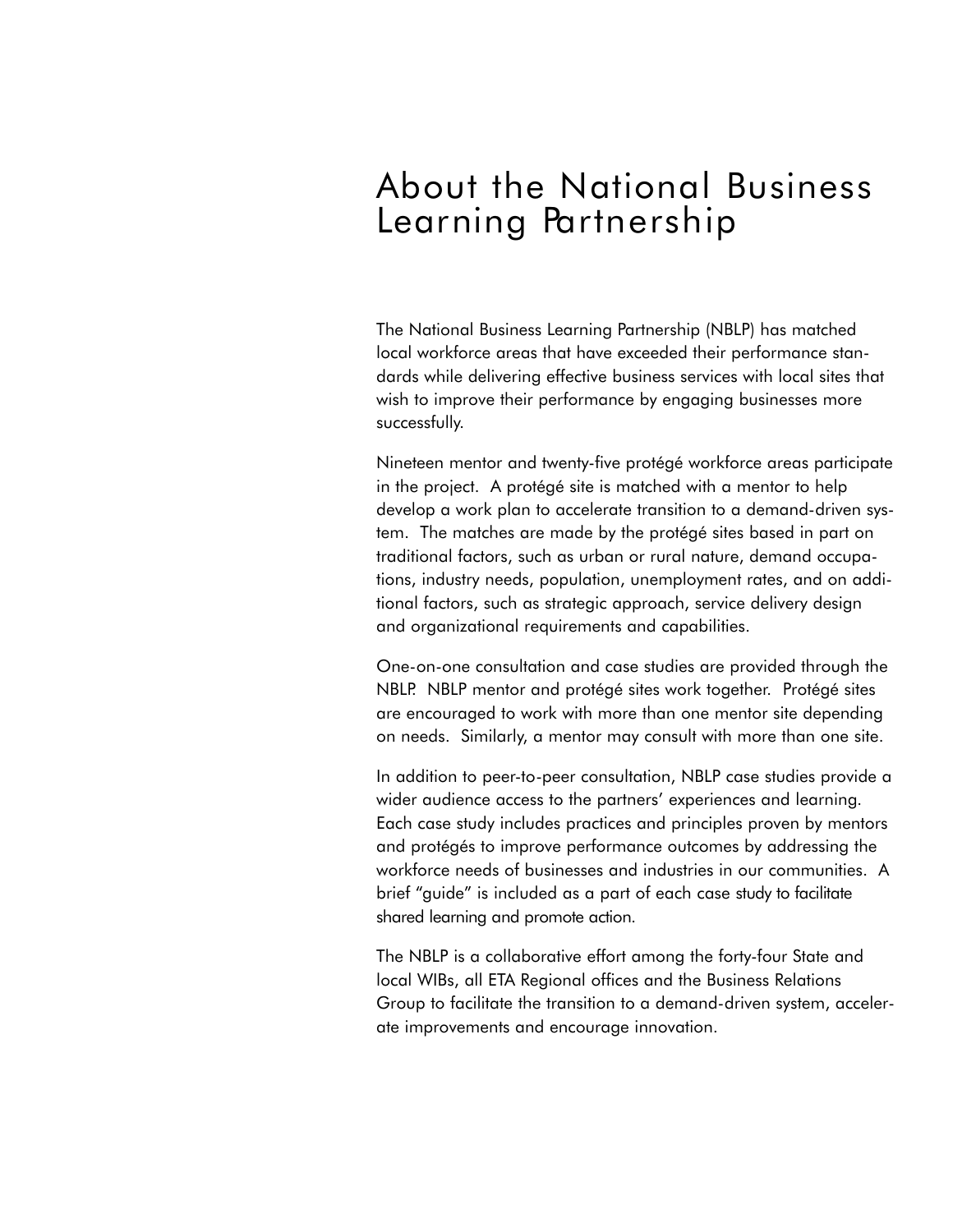### Acknowledgements

The National Business Learning Partnership (NBLP) is grateful to the forty-four State and local Workforce Investment Boards who opened their doors, welcomed their peers and shared their insights and experiences in creating demand-driven business service organizations. One key goal of NBLP is to demonstrate and document through case studies how these organizations have become demand-driven in more effectively and efficiently serving the workforce needs of business while helping workers find good jobs at good wages. NBLP would like to thank these organizations for helping in the development of these case studies that will ultimately aid other areas in transitioning to a demand-driven system.

NBLP is especially appreciative for the strategic leadership provided by DOL Assistant Secretary for Employment and Training, Emily Stover DeRocco, for her vision and resourcefulness in the development of a demand-driven and innovative 21st century workforce system.

Further, NBLP is grateful for the management and support provided through ETA's network of Regional Offices, in particular, the work of

Project Manager, Nick Lalpuis, under the direction of Regional Administrator, Joseph Juarez; for assistance from ETA's Business Relations Group; and for the tireless efforts of ETA's NBLP regional representatives nationwide.

In a demand-driven system, partnerships of federal, State and local organizations and individuals are required to effectively assist businesses and the workforce to adapt to the challenges of the 21st century. We are proud that NBLP exemplifies such a partnership which continues to grow and strengthen by continuing to identify workforce challenges and implementing and sharing demand-driven solutions.

For more information about the Gulf Coast Workforce Board and its experience with the National Business Learning Partnership, please contact:

#### **The WorkSource-Gulf Coast Workforce Board**

Rodney Bradshaw, Director 3555 Timmons Lane, Suite 120 Houston, Texas 77027 (713) 993-4530

Publications of The National Business Learning Partnership are funded by the U.S. Department of Labor, Employment and Training Administration. No permission is required to copy and use the material.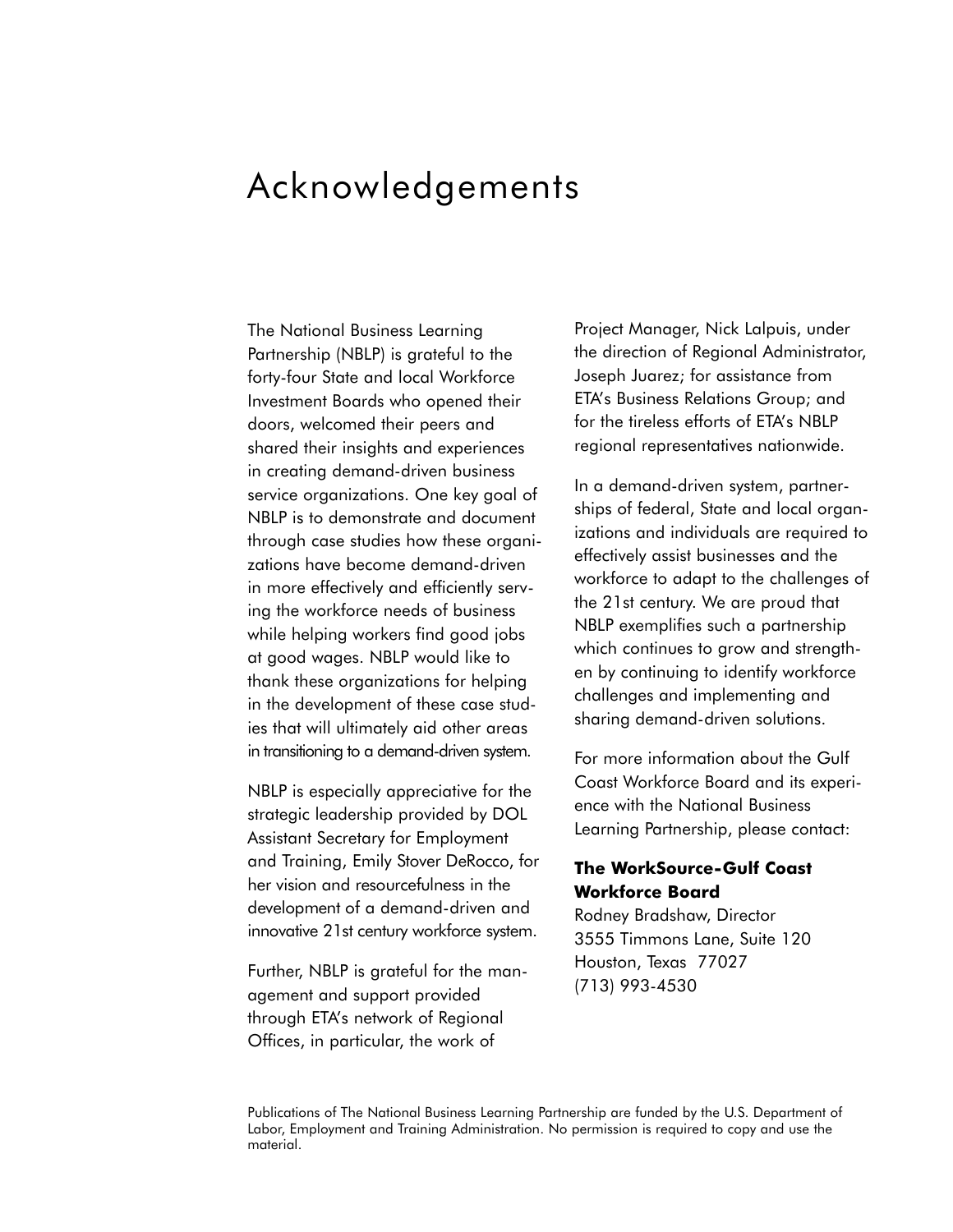### How to Use this Case Study

The National Business Learning Partnership goals are to facilitate the transition to a demand-driven system, accelerate improvements and encourage innovations. To accomplish these goals, each case study documents the development of a partner's demand-driven workforce investment system with stories, practices and principles illustrating the successes (and challenges).

"Doing Business on the Gulf Coast" highlights numerous Coast Workforce Board achievements. With the understanding that each WIBs' opportunities arise from its own unique circumstance, the writer provides some lessons learned, landmines and windfalls.

To explore how your organization may benefit from the Gulf Coast Workforce Board experiences, please, use the "Inquiry Guide for Study in Success" to steer discussions, explore alternatives, promote action and achieve positive results.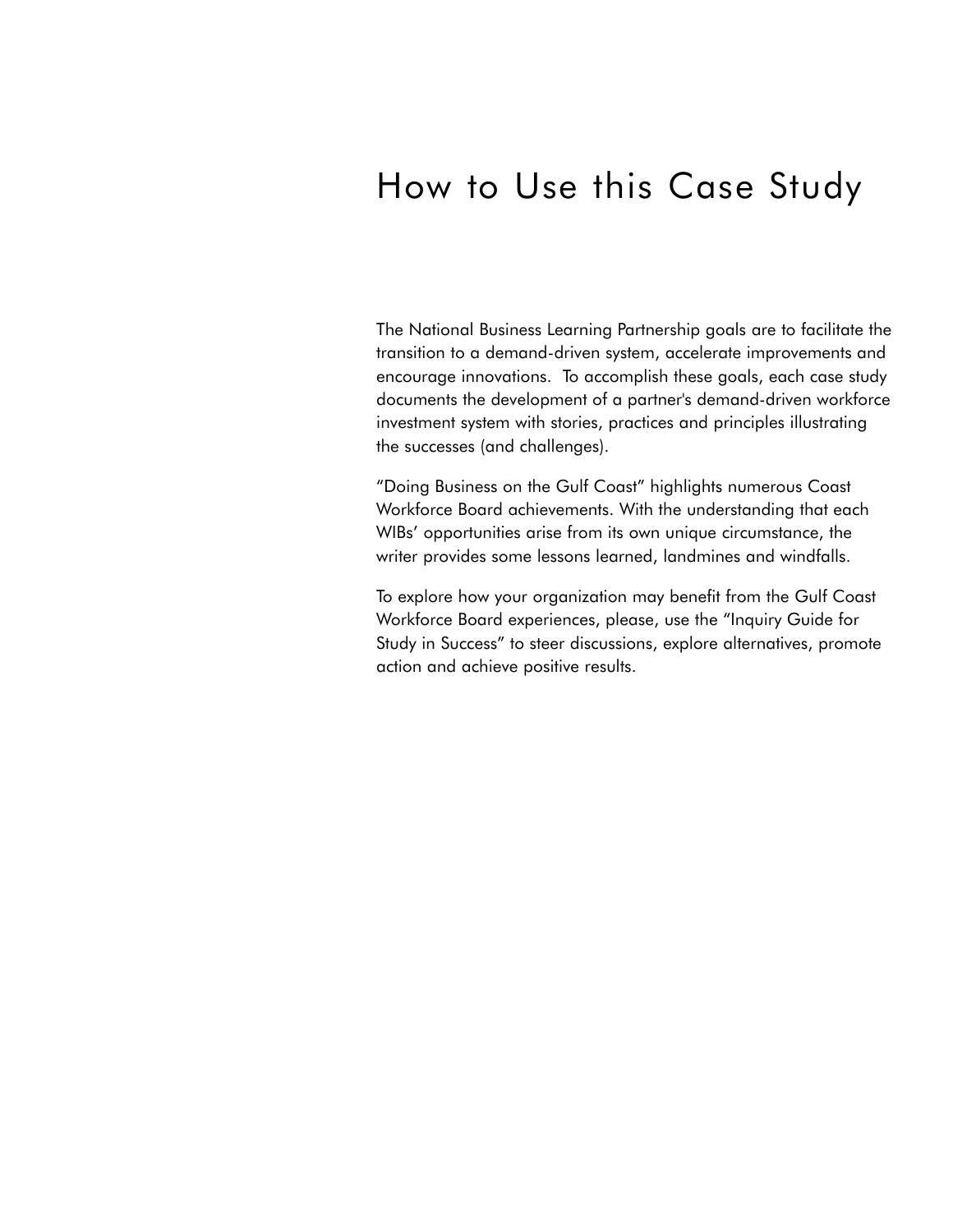### Gulf Coast Workforce Board Members

Gerald Andrews Victory Insurance Agency, Inc.

Todd Armstrong American Bank

Anna Babin Catholic Charities of the Diocese of Galveston-Houston

Elaine Barber Greater Houston Partnership

Barry Beasley Southwestern Bell Telephone Company

Carolyn Bilski C. Bilski Properties

Carl Bowles Bowles Womack & Company, PC

Reggie Brewer Southwest Bank of Texas

Sandra Burleson Transport Workers Local 260

Pat Charnveja Thai American Chamber of Commerce

Riad Chehlaoui Crest Investments

John "Skip" Comsia Veranda Living

Salvador Esparza Sal Esparza, Inc.

Yvonne Estrada – Vice Chair Regus Instant Offices Worldwide

Joe Garcia Thomas Instruments

Louis Garvin Fort Bend Chamber of Commerce

Robert Gibbs Robert W. Gibbs, Jr. Attorney at Law

Edmond Gor Securities America

Mark Guthrie – Vice Chair Winstead Sechrest & Minick, PC

Barbara Haley Sterling Bank

John Hebert John J. Hebert Distributor, Inc.

Bobbie Allen Henderson Texas Southern University Center on the Family

Ruben Hernandez I.U.O.E. #347

Robert Hinds City of Houston – Economic Development

Arnaldo Hinojosa Harris County Department of Education

Watt Hinson **STPNOC** 

Tracie Holub Lamar Consolidated Independent School **District** 

Karen Hoylman South Montgomery County Woodlands Chamber of Commerce

Larry Jones Deloitte & Touche, L.L.P.

Jeffrey Labroski Plumbers Local Union No. 68

Ray Laughter North Harris Montgomery Community College **District** 

Elva LeBlanc Galveston College

Steve Lufburrow Goodwill Industries of Houston

Isaac Montoya Affiliated Systems Corporation

Deborah Moore Texas Department of Human Services

Rosanna Morerno Wells Fargo Bank, N.A. – Houston

William L.H. Morgan, Jr. - Vice Chair William L.H. Morgan, Jr. – Attorney and Counselor at Law

Michael Nguyen VN TeamWork

Don Nigbor Benchmark Electronics

Linda O'Black United Way of the Texas Gulf Coast

John Perry LJA Engineering & Surveying, Inc.

Dale Pinson Wharton County Junior College

Hershel Rich H.M. R. Consultants Janice Ruley IBEW Local 716

Abelardo Saavedra Houston Independent School District

Pamela Sanders Texas Workforce Commission

Gloria Sanderson Local Initiatives Support Corporation

Richard Shaw Harris County AFL-CIO Council

Katy Shingleton University of Texas Medical Branch at Galveston

Jerry Sparks Dayton State Bank

Thomas Stinson Greater Conroe Economic Development Council

Rusty Theut Theut Glass Company

Frank Thompson - Chair The Thompson Group

Evelyn Timmins JP Morgan Chase

Ned Van Maanen Houston READ Commission

Jose Villarreal Houston Community College System

Frankie Watson Texas Rehabilitation Commission

Bennie R. Williams I.L.A. Local 28

Harold Woolfolk World Healthcare Systems/Texas

Sarah Wrobleski Galena Park Independent School District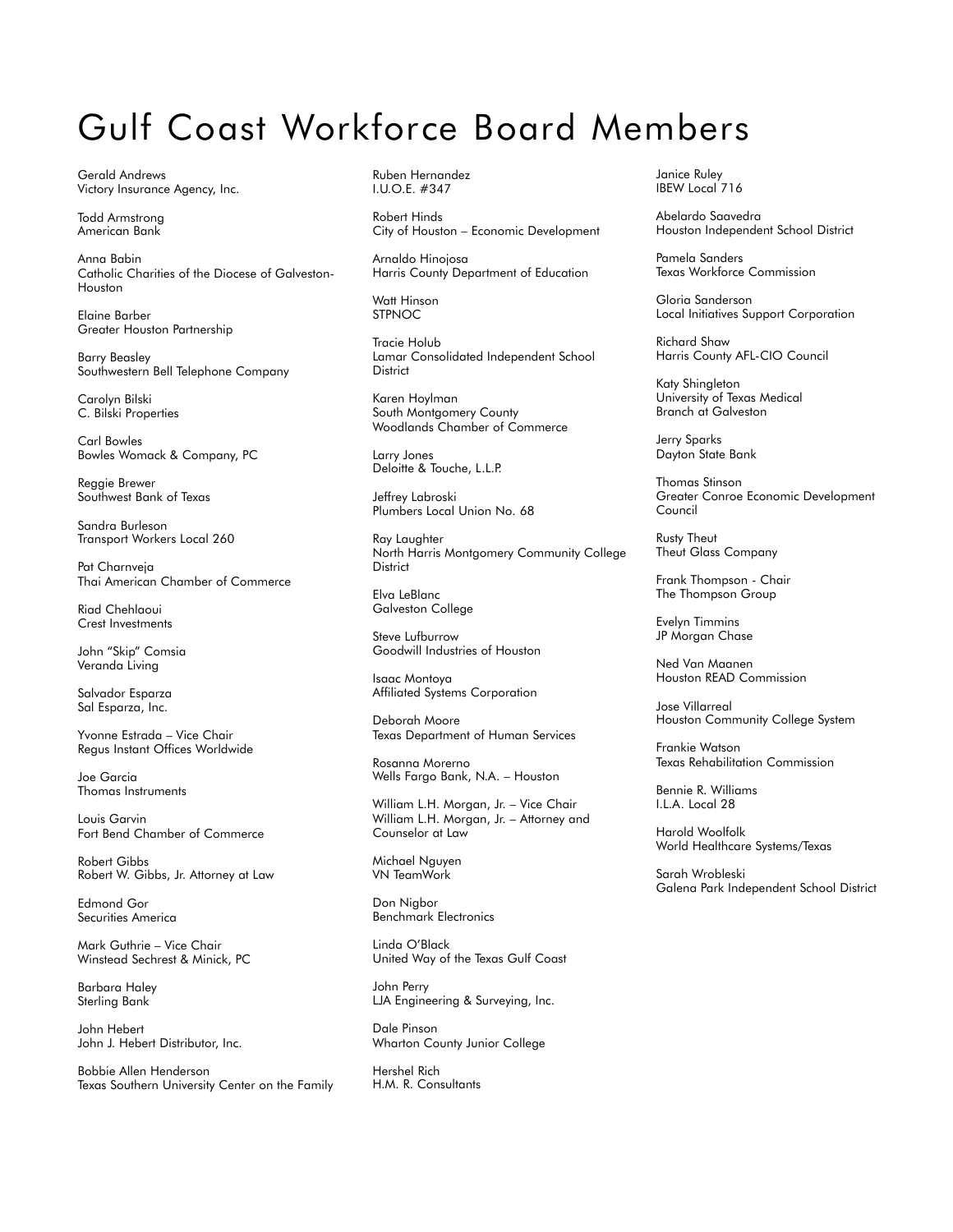## Table of Contents

| Chapter 1: | Introduction                      | $\mathbf{1}$ |
|------------|-----------------------------------|--------------|
| Chapter 2: | Workforce Board                   | 3            |
| Chapter 3: | Strategic Plan                    | 6            |
| Chapter 4: | <b>Business Services Model</b>    | 9            |
| Chapter 5: | Health Care Industry Initiative   | 14           |
| Chapter 6: | Marketing: External and Internal  | 19           |
| Chapter 7: | Performance and Results           | 22           |
| Chapter 8: | <b>Characteristics of Success</b> | 24           |
|            | About the Authors                 |              |
|            | Inquiry Guide                     |              |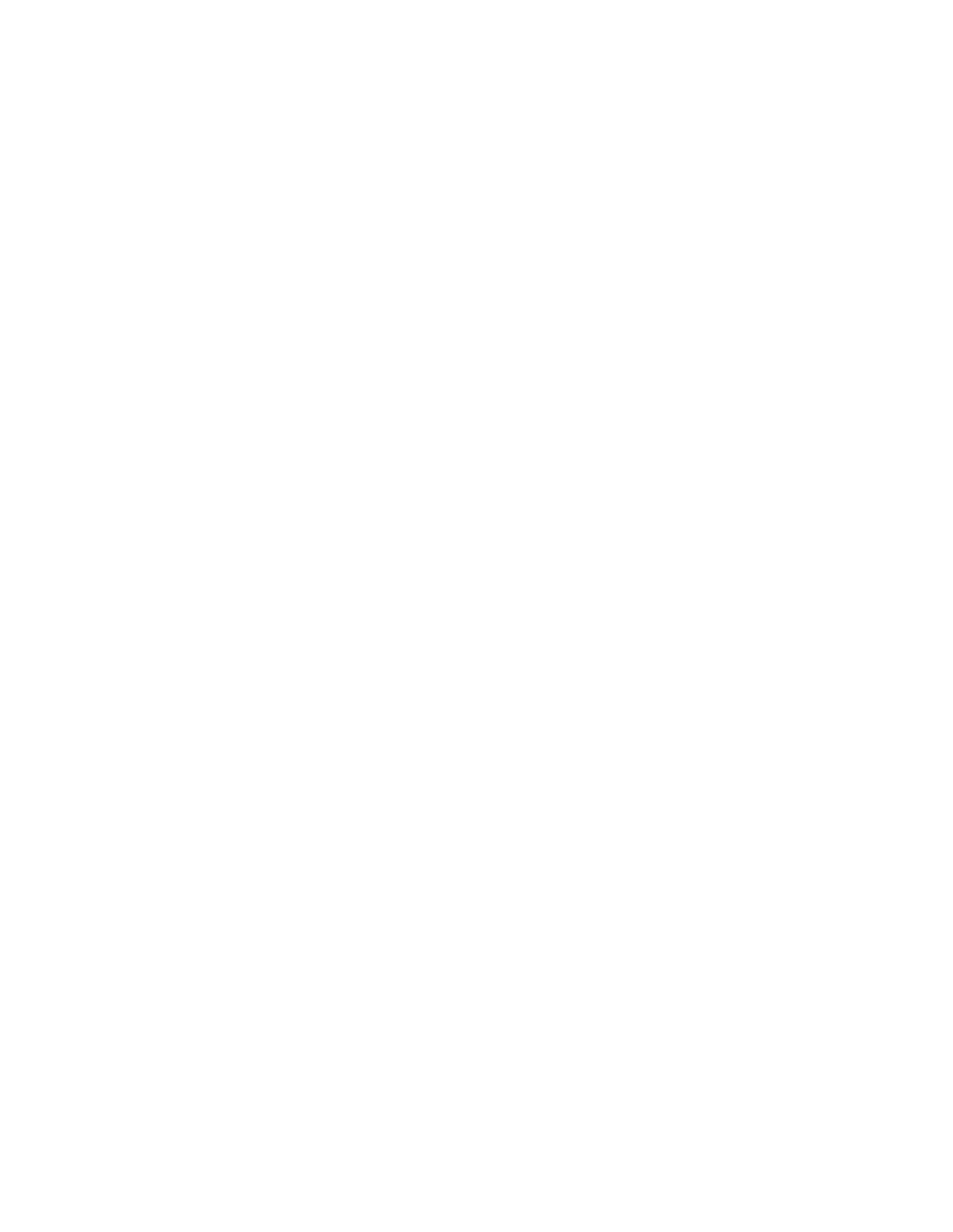# national business learning partnership

**Doing Business on the Gulf Coast** The WorkSource: A Study in Success

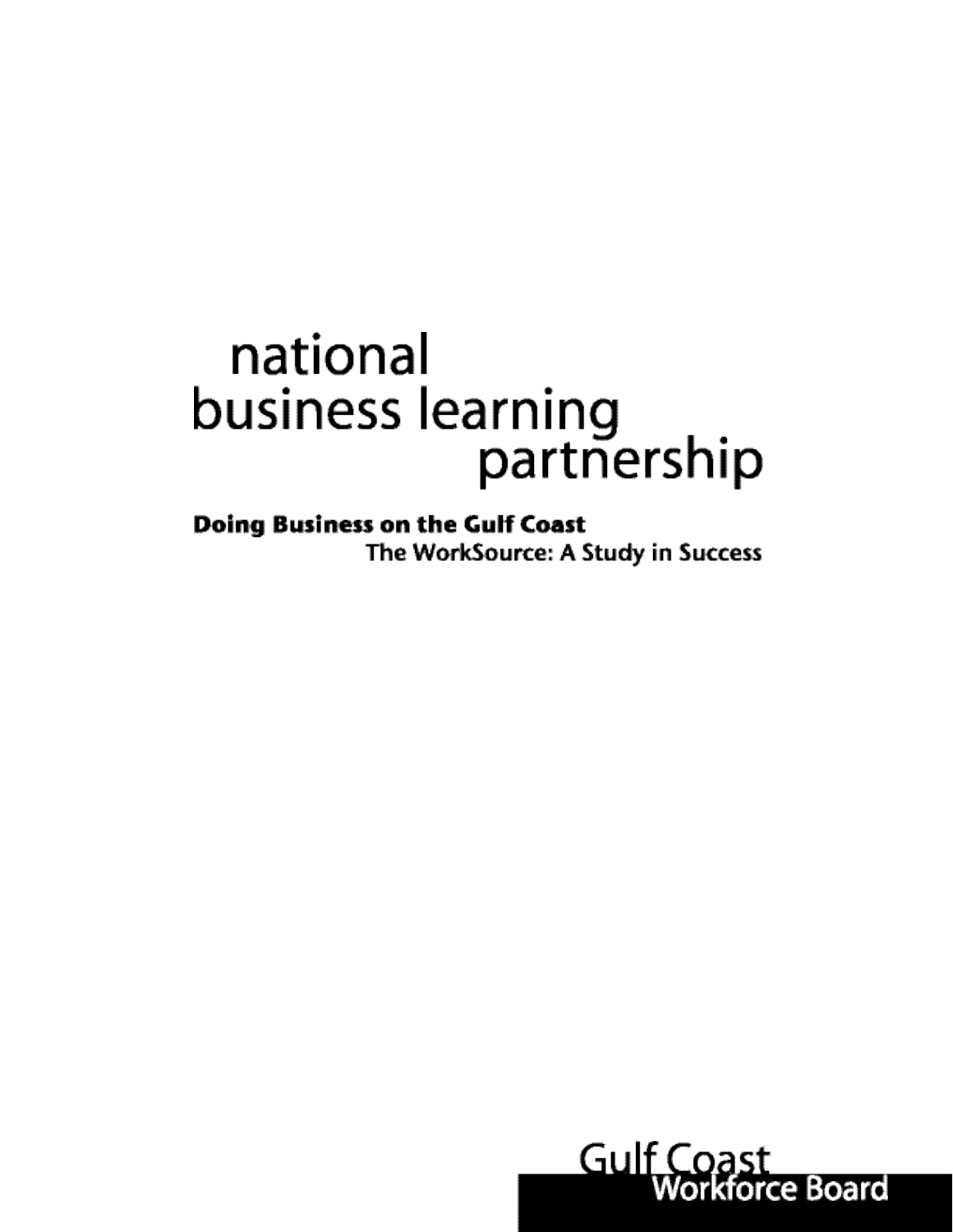## Chapter1 Introduction

# **Demand**Driven

**Gulf Coast Workforce** | Changing the revolving door service model to address the real problems facing the communities it serves

Four years ago, while the U.S. workforce development system was transitioning to the requirements of the new Workforce Investment Act, one Workforce Board was stirring things up on the Gulf Coast of Texas.

The Gulf Coast Workforce Board, formerly three private industry councils comprising the City of Houston, the balance of Harris County, and the surrounding 12 counties, was established in 1996, prompted by Texas State legislation that consolidated funding streams within the workforce development system. The resulting workforce board designated The WorkSource as the primary service provider to the fourth largest city and tenth

largest metropolitan region within the United States.

In those early years of the workforce board, it became clear that affect on the greater economic welfare of the community. The organization consistently met or exceeded its performance standards, but it was operating as an assembly line—jobseeker comes in seeking assistance, career advisor provides services, jobseeker enters or returns to the workforce. This revolving door service model did little to solve the underlying problem: reducing the number of unemployed within the community and/or increasing the number of viable jobs within the region.

Once the workforce board had realized that the organization was simply serving the supply and had invested little into methods to develop the demand, the board's entire philosophy of



the workforce system, while providing services to a vast number of residents, was having little

workforce development shifted and the system gave birth to a revolutionary new way of doing business.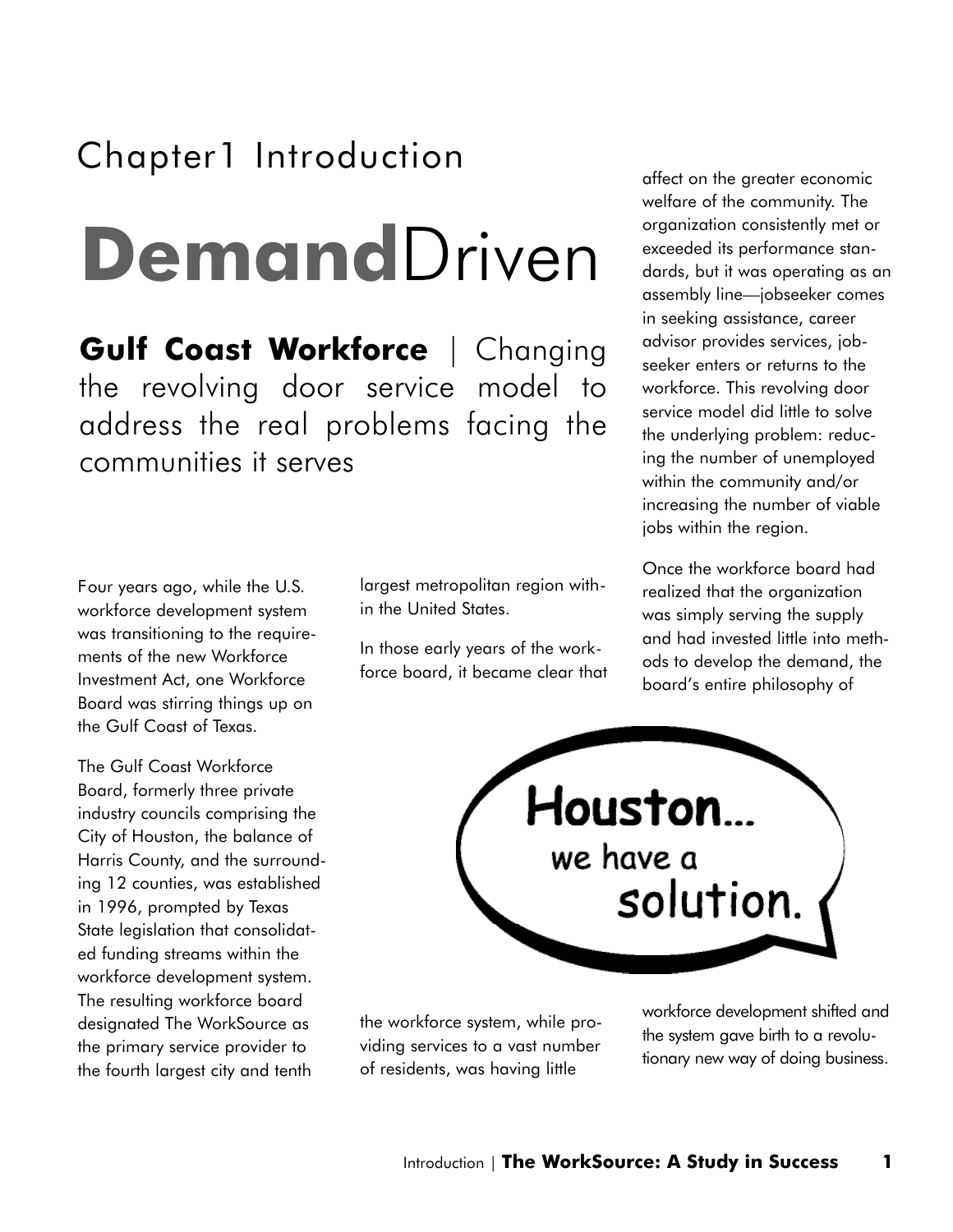#### Visioning Process

This epiphany resulted in a strategic plan that the workforce board formulated from a visioning process that reshaped not only the entire structure of the organization, but also the rationale behind the operational plan. This dynamic document, found-

> founded on the core values of innovation, productivity, accountability, and results

ed on the core values of innovation, productivity, accountability, and results, acknowledges the need to serve both the supply side of the equation, the resident, and the demand side, the employer. The vision details the three domains in which the organization aspires to make a difference: improvements to the Gulf Coast region, to the regional workforce system, and to the workforce board itself. The vision statement asserts that a commitment to these changes will result

in more competitive employers, a better-educated workforce, more and better jobs within the region, high incomes for the residents, and an increasing return on investment. While any organization might draft a strategic plan and display it for all to see, the Gulf Coast Workforce Board created a document that forever after has served as a roadmap, receiving regular use. The effort has made all the difference.

### Paradigm Shift

This philosophical shift in service structure removed the emphasis from the jobseeker and invested it in a commitment to becoming a business-led, demand-driven system. By focusing on what business needs, the establishment of a fully integrated Employer Services Division has resulted in better understanding of and stronger relationships with local employers. So while the ultimate purpose of serving the workforce remains the same, through practice, the Gulf Coast Workforce Boards has shown that by turning the focus to the demand side of the equation, the quantity, and more importantly, the quality of job placements has increased dramatically.

There is no question that Texas, with its consolidated funding

stream, is fairly distinct from most other states. And no one will deny that the grand scale of Houston, with its five million residents and 100,000 businesses dispersed over a 12,000 squaremile region, makes it stand out in the national workforce development system. While there is no question that these factors provide the Gulf Coast Workforce Board with advantages not available to many other workforce organizations, there is no concept or concern, no program or process presented in the following report that cannot be replicated, in practice or principle, by even the smallest, most remote workforce board in the country.

The Gulf Coast story is varied and complex—grand in size and scope but simple in outcome. By establishing themselves as a demand-driven partner, they are building a better workforce for their community.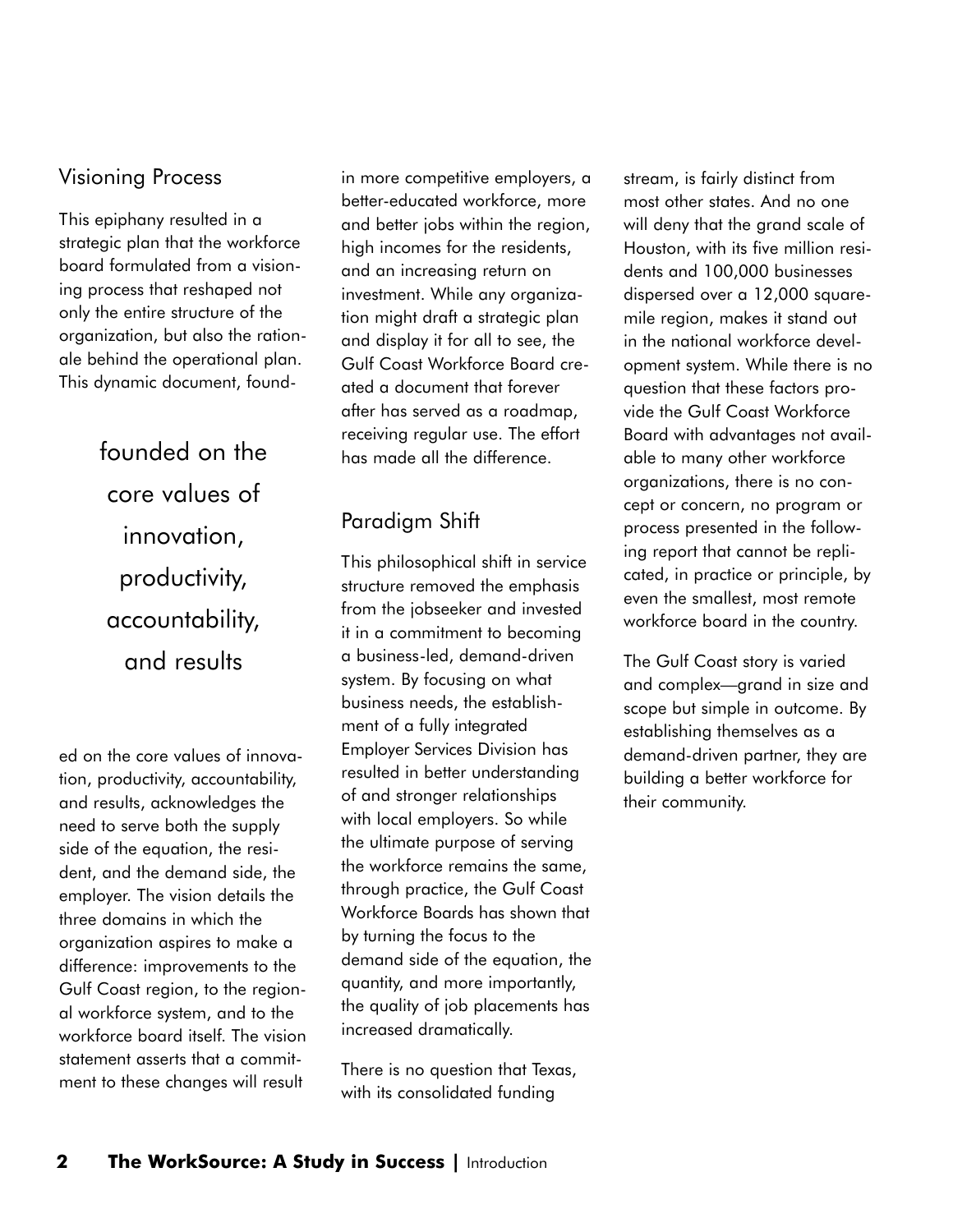### Chapter 2 Workforce Board

#### What We Learned

- The Workforce Board is not the lone agent in the workforce development process. Boards have the opportunity to leverage their existing resources to affect a larger system through collaboration and bigger-picture approaches.
- The composition of Workforce Boards must be such that business has a voice. Key businesses and industries must be represented. Work to assure that private sector Board members are active and engaged when decisions are made, so that the business perspective is considered. Trust their ability to lead the system.
- To truly be business driven, business must lead. Prior to making contact with educators, businesses must be approached to determine the training to be provided; then, training can meet real needs.
- Entering the demand-driven venture half-heartedly, jeopardizes success. To transition to new forms of service delivery successfully, commitment is required from Board members to every last staff.

Willy Sutton, a 1930s bank robber, was asked why he robbed banks. His now famous reply was "Because that's where the money is." When you ask the Gulf Coast Workforce Board why it works so hard to understand business, their reply is much the same: "Because that's where the jobs are."

Like all Boards, the Gulf Coast Workforce Board has always placed a high priority on finding clients good jobs. By following this trail, it wound up face to face with the region's business community. It seems obvious now, that working more closely with employers to develop a demand-driven system was simply the most reasonable next step. That was not always the case.

As the Gulf Coast Workforce Board began to explore its new vision, the members realized that they could not remain the solitary operator of a \$170 million workforce development organization, but needed to become the shepherd of a \$6 billion workforce development system --- a system comprised of WIA, other state and federal funded workforce related programs, and education and training, from kindergarten to technical training to graduate and post-graduate programs. As a result, one of the Board's primary concerns has been and remains how best to leverage its thin slice of the workforce development pie to affect the greater regional system, for the benefit of businesses, residents, and the community as a whole.

A first step to toward achieving the new vision required a redefinition of the Workforce Board itself. Unifying the region's entire workforce system required leadership of a system, rather than simply the management of workforce programs. As a result of the redefinition, Board members became responsible for accessing business and economic information, grappling with its implications, making judgments and articulating their decisions, guiding the system and, in many cases, owning its projects.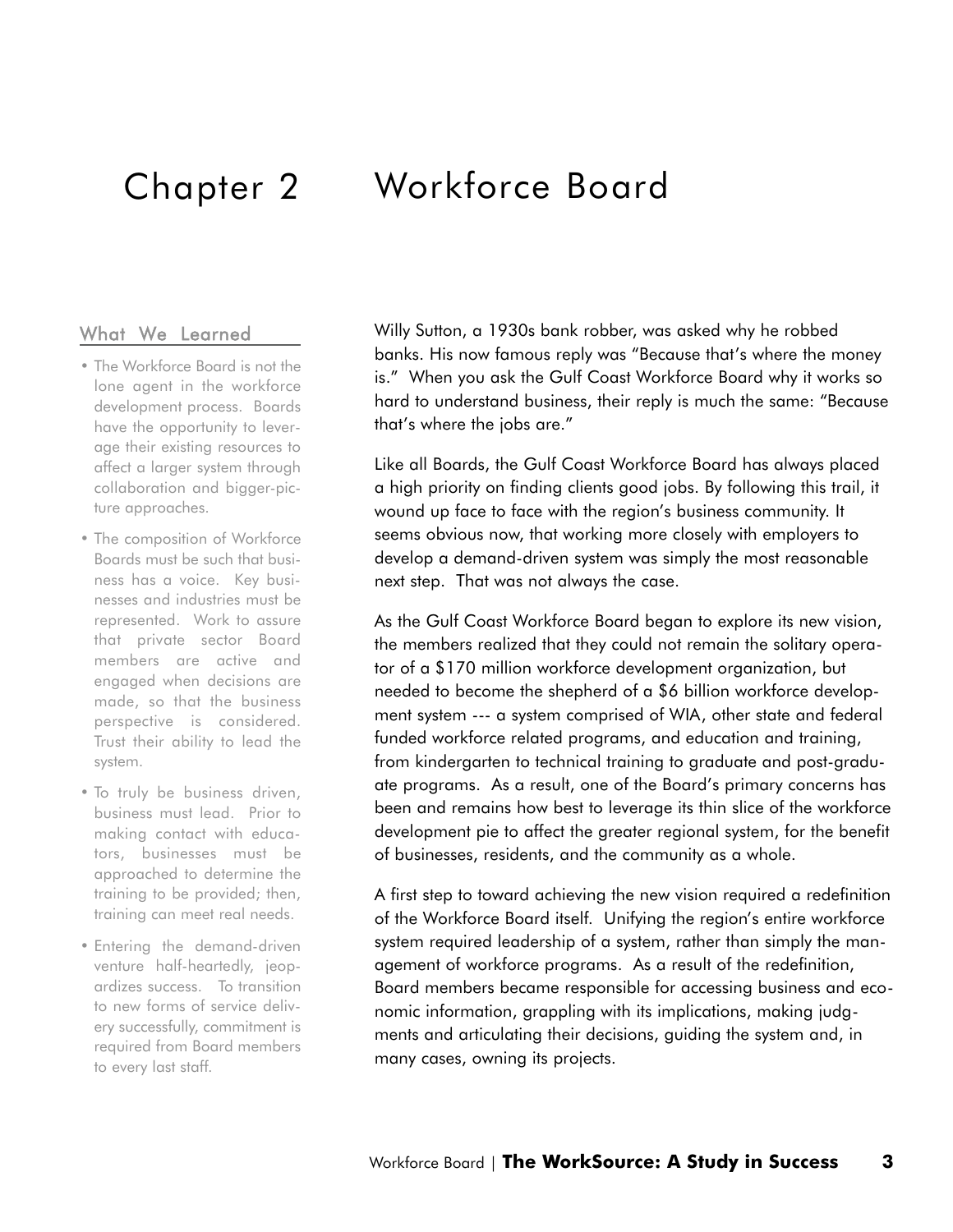• Identify and support industry champions — individuals in positions of leadership within the business community who support the workforce system vision and lead the charge, generating interest, involvement and solutions.

#### Landmines

• A noncommittal approach to demand-driven business services — e.g. keeping one foot in the traditional program model while dabbling with this new system — does not increase the chances of success for either approach, it drastically increases the chance of failure in both.

#### Windfalls

• The concept of "growing your own" provides necessary skills training to the next generation of workers, and provides a long-term marketing investment, introducing your organization to the workers and businesses of the coming decade.

To achieve the new vision, the Board consciously decided to allow staff to manage programs under the Board-approved strictures of its strategic plan. Separating from day-to-day program administration freed the Board to focus its energies on developing and leading the larger system.

Business is active and engaged, not "involved," but participating in a leadership role. Considerable effort was made to ensure the composition of the Board was truly representative of the business community. Board recruitment is intended to maintain appropriate levels of business representation, not simply "fill slots." The Board seeks members who will actively represent the workforce issues of their industry sector. Larger than most at 63 members, the Board has a business majority of well over 51 percent. Board meetings may be cancelled, if the private sector is not in the majority.

To make the "business led" approach a reality, the Gulf Coast Workforce Board reached out to the Greater Houston Partnership, a regional Chamber of Commerce with strong ties to the local business community. The benefit of tapping into existing networks particularly those within the business community — cannot be stressed enough. Beyond conferring the power of association, Councils of Government, Chambers of Commerce, industry associations, make significant contributions. From these groups come the "champions" — individuals who leverage their position and network to lead the charge on relevant programs and service models to solve business problems. These business and industry leaders often become highly effective advocates for all workforce issues and for the workforce system, by campaigning and becoming a recognizable face for the cause and a focal point for developing solutions. A champion can drive an otherwise effective program to unimaginable levels of success by focusing attention and increasing collaboration. "Champions" bring knowledge of the industry, industry requirements and industry needs that cannot be replicated by even the best informed staff.

As might be expected, education has been the most independent segment of the workforce system. The school system, public and private, at all levels, often views itself as an entity removed from the business world. Such restrictive thinking limits both students' future career opportunities and regional employers' economic potential.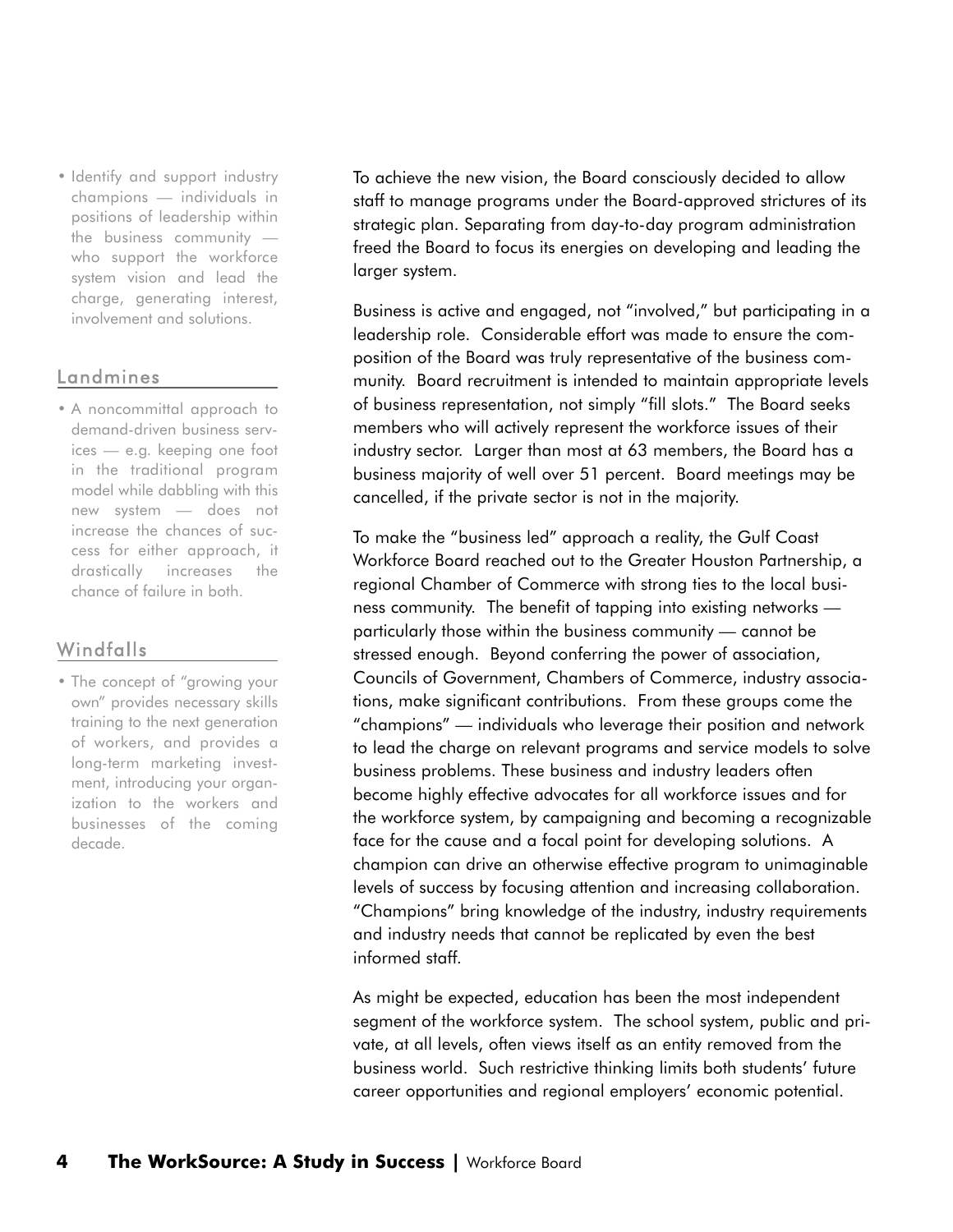For a community to "grow its own" — cultivate a local workforce that is able to sustain and strengthen a local economy — education must adapt to the needs of business. The reality is that the students of today graduate to become the workforce of tomorrow.

The concept of "growing your own" requires the efforts of both education and workforce development to instill in students, as early as elementary school, the practices of occupational exploration, skills development, and fiscal responsibility, expanding upon these lessons throughout junior and senior high school, so students at graduation are able to make informed decisions relative to future careers and higher education.

Some think the demand-driven model of business services could prove to be a fad — the workforce equivalent of bell-bottoms and tie-dye — but, to the Gulf Coast Workforce Board, demand-driven is not a trend. Neither temporary nor half-hearted, the Board has committed to shepherding the workforce development system, extending their role beyond managing programs to building the workforce, the economy and the system. From a functional perspective, business services cannot be separated from the rest of the organization.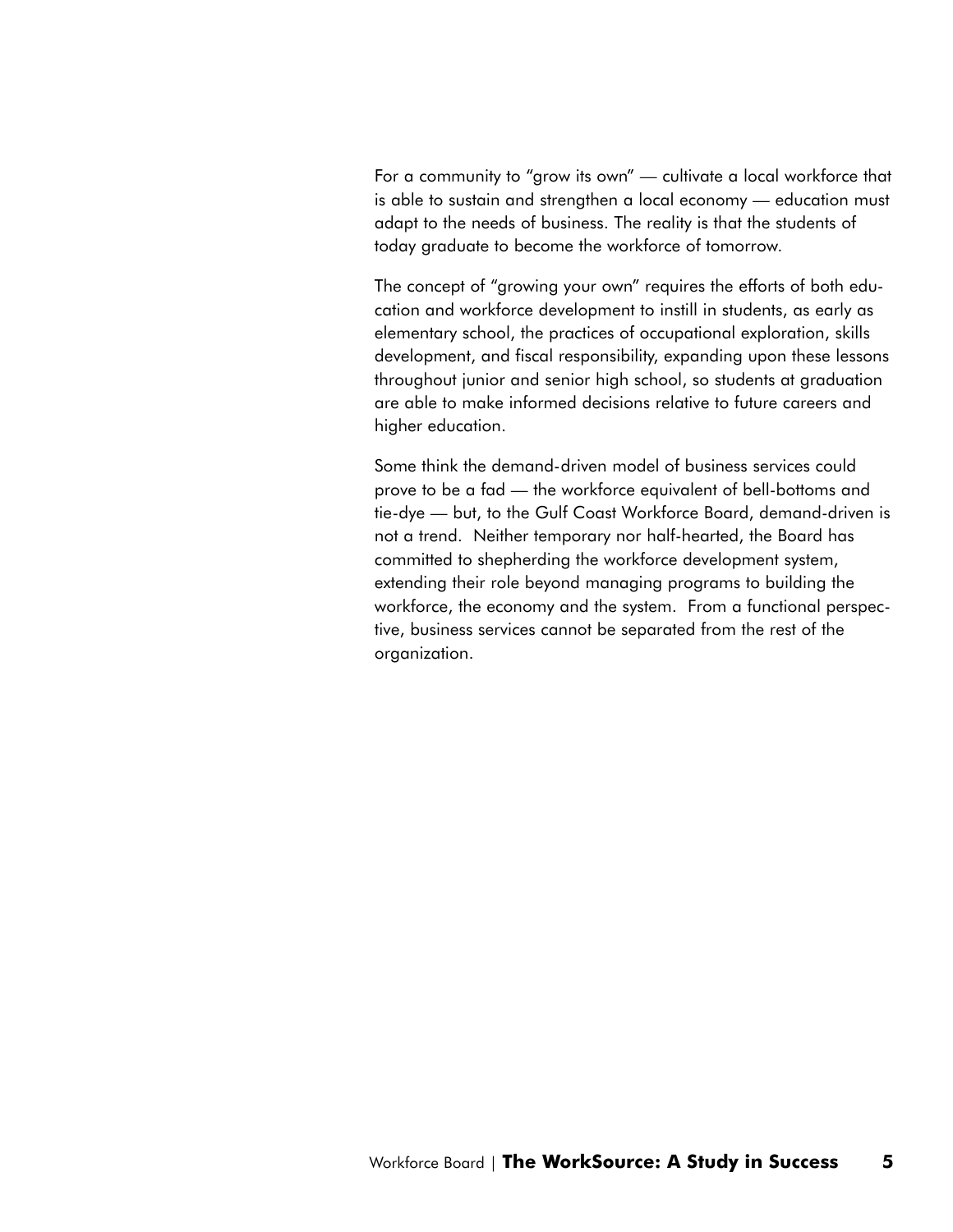### Chapter 3 Strategic Plan

#### What We Learned

- A strategic plan works well when it is reexamined on a regular basis, to ensure that the organization remains focused on its principal aim.
- Don't let a strategic plan be relegated to a frame on the board room wall, a bookshelf, file cabinet or website; make the mission/vision review process part of all programmatic decision making.
- When myriad program performance measures are tracked to determine "progress", the data will be worthless, unless your organization's, your customers', and your region's most important outcomes are given priority.

The transition to a demand-driven workforce system can look like a radical move away from the traditional model, but, in many ways, it is and was a natural evolution for the Gulf Coast Workforce Board. Even so, successful transformation involved a plan.

In 2000, the Gulf Coast Workforce Board came together to create a strategic plan that would serve as a dynamic roadmap in the organization's transition. Early on, the Board made two commitments: (1) the strategic plan would guide every decision it made, and (2) it would return to the strategic plan on a regular basis, to ensure it was reflective of the needs of the community. As a result, every major decision, every program and project is founded on the Board's mission and is examined for its "fit" with the Board's longrange vision.

The Board's commitment to its mission and vision drove it to vigorously explore outcomes — what they expect to achieve within the community on a long-term basis. Their exploration led to discovery and to the development of five results statements, each of which was then defined by measurable criteria that could serve initially as a benchmark, and over time, as the organization's measure of success.

With an orientation to the system, rather than to programs, the Board found itself at the center of the region's workforce issues, identifying problems and opportunities and developing solutions. When the Board talks about systems, it's not just talking about process, it's talking about outcomes: a better-prepared, better-skilled workforce, a growing economy, and a vital community. The expanded focus elevated the level of discussion among Board members, and, most importantly, made more sense to the business community.

In the past, when the Board talked about programs, business wasn't listening. Reporting on a program's "Adult Credential Rate" didn't translate easily to a business's or industry's day-to-day operations.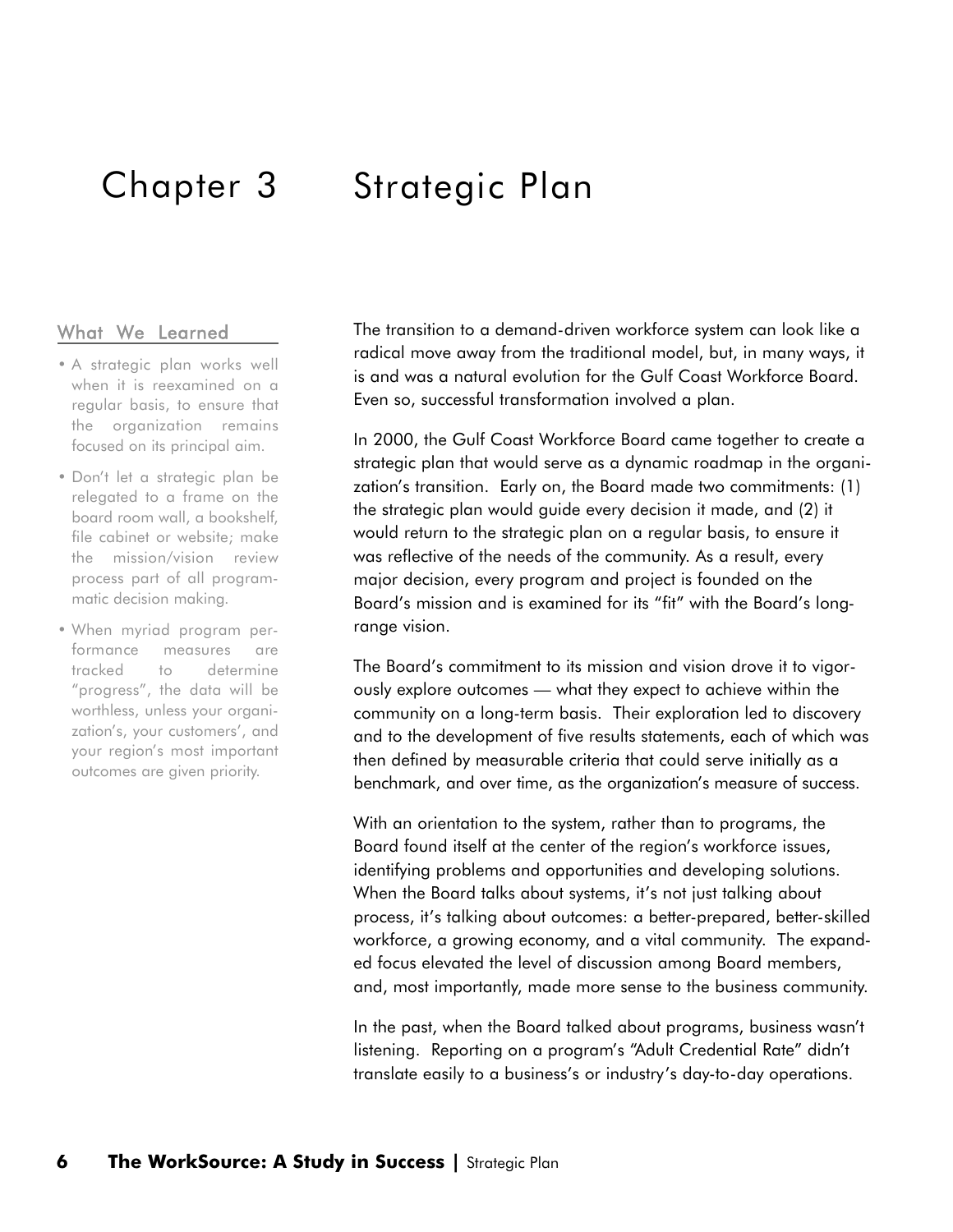With a system-wide orientation, the Board is able to focus on broader outcomes, rather than remain tied to maintenance of a set of programs. Through experience, the Board has found that a businessled, demand-driven approach is simply the easiest, most reasonable approach. And it works.

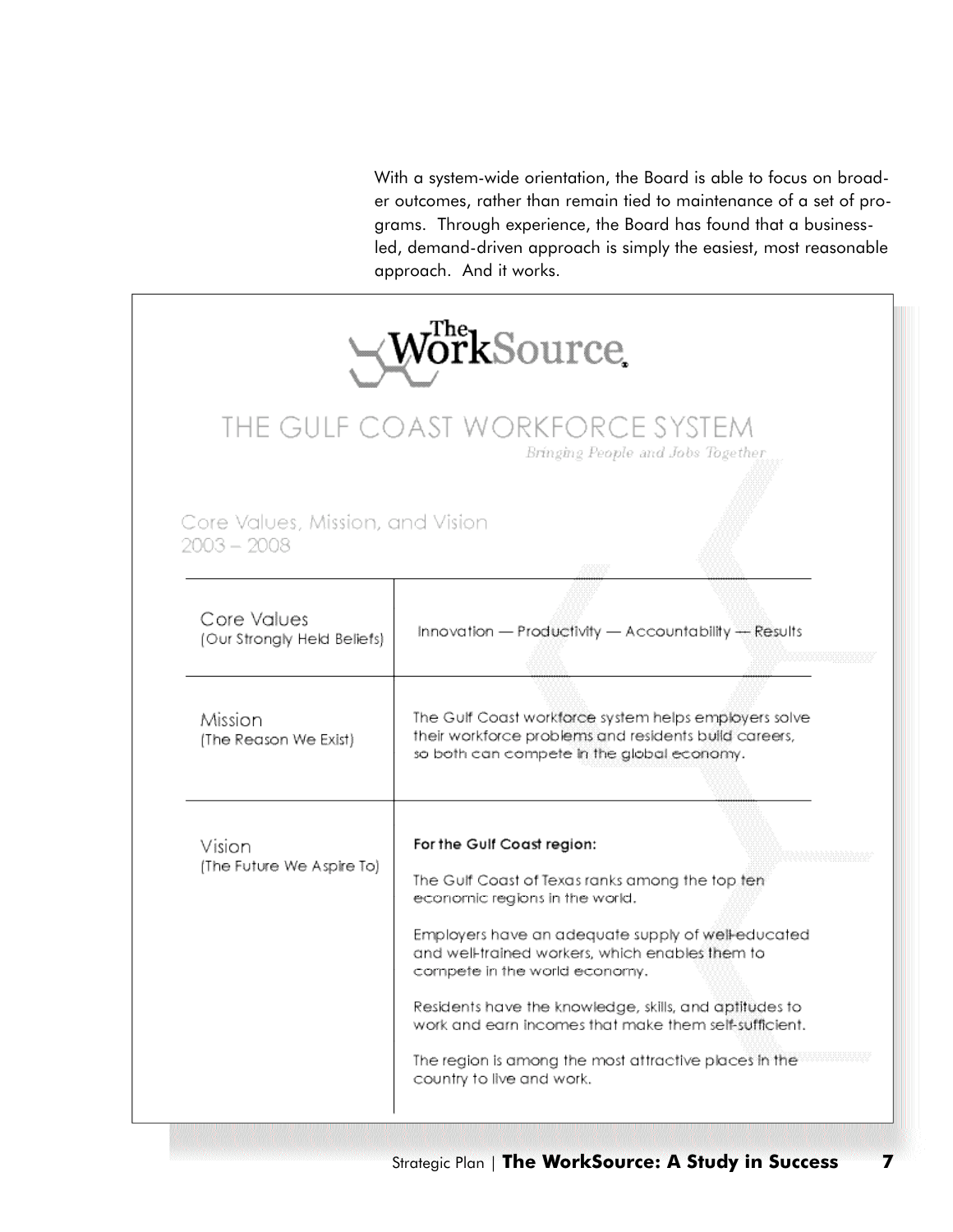Core Values, Mission, and Vision<br>2003 – 2008

| Vision      | For the workforce system:                                                                                                                                                                                                                                                                                                                                                                                      |
|-------------|----------------------------------------------------------------------------------------------------------------------------------------------------------------------------------------------------------------------------------------------------------------------------------------------------------------------------------------------------------------------------------------------------------------|
| (continued) | A single, integrated workforce system offers solutions<br>for employers' workforce problems and helps people<br>build careers. Employers access the system and use its                                                                                                                                                                                                                                         |
|             | services without leaving their place of business.                                                                                                                                                                                                                                                                                                                                                              |
|             | • Residents are able to learn and work in their homes.iff(ischools,<br>and on the job to realize their greatest potential.                                                                                                                                                                                                                                                                                     |
|             | • Residents throughout the region know about the system and<br>can access the same high-quality information@highabor market<br>services regardless of where they tive or how they come in<br>contact with the system.                                                                                                                                                                                          |
|             | . Strong commitments talkinovation, productivity, accountability,<br>and results keep the system flexible and responsive for<br>employers' and residents' ever-changing workforce needs.                                                                                                                                                                                                                       |
|             | · Life-long learning and skills development are integral parts of<br>the workforce system, Long-standing relationships between<br>employers and educators keep education and training<br>opportunities one step ahead of the needs of the market.                                                                                                                                                              |
|             | . The system partners with #sase industries and biosinesses that<br>drive the regional economy. If also works with chambers of<br>commerce and economic development entities throughout the<br>region to identify and support emerging industries situato the<br>region's continued growth and diversification.                                                                                                |
|             | • Operating above reproach, the system is highly valued top<br>employers and residents alike.                                                                                                                                                                                                                                                                                                                  |
|             | For the Gulf Coast Workforce Board:                                                                                                                                                                                                                                                                                                                                                                            |
|             | The Guif Coast Workforce Board sets the regional<br>workforce agenda. It is widely recognized for its<br>excellence as a leader and governing board and for its<br>commitment to making a difference.                                                                                                                                                                                                          |
|             | Business, labor, and community leaders vie for board membership                                                                                                                                                                                                                                                                                                                                                |
|             | because they know it is:<br>· well-educated, innovative, disciplined, and high-performing<br>. nationally and locally known for its stewardship of public funds<br>and its commitment to results; it makes funding decisions<br>solely on the basis of performance, not politics<br>· accountable to its owners (the taxpayers) and their<br>representatives (the elected officials who appointed its members) |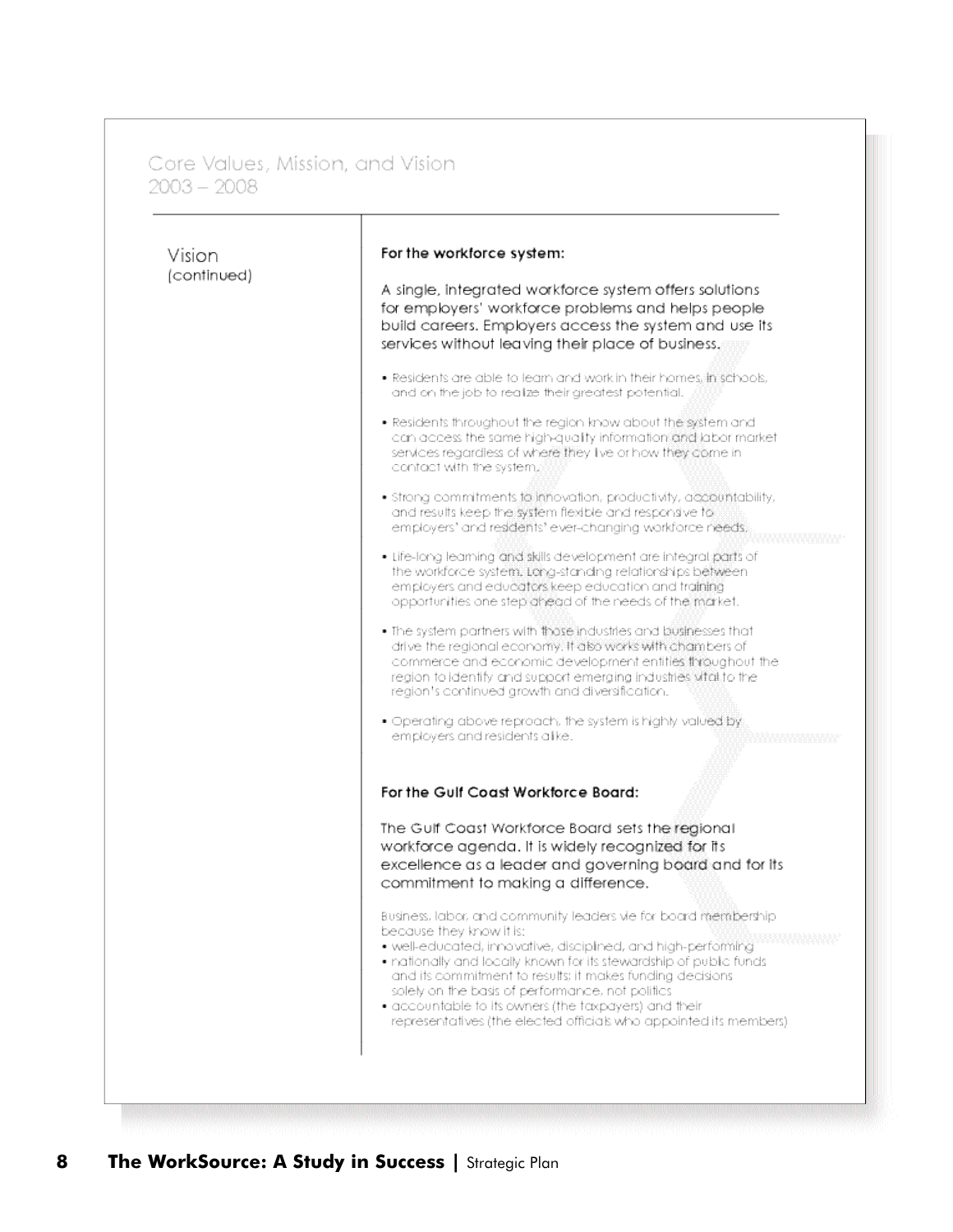### Chapter 4 Business Services Model

Gulf Coast wanted to do business with business. Setting out to become demand driven required actively engaging businesses throughout the region. Having a full-time Employer Services staff has been critical to building the lasting relationships needed to succeed. The WorkSource's Employer Services Division is made up of more than 80 staff members focused on workforce development, one-on-one with employers throughout the region.

### Organizational Structure

**The WorkSource is designed to provide the highest quality services to all of its customers, whether business or resident. The organizational flowchart illustrates the staffing design of these two divisions.**

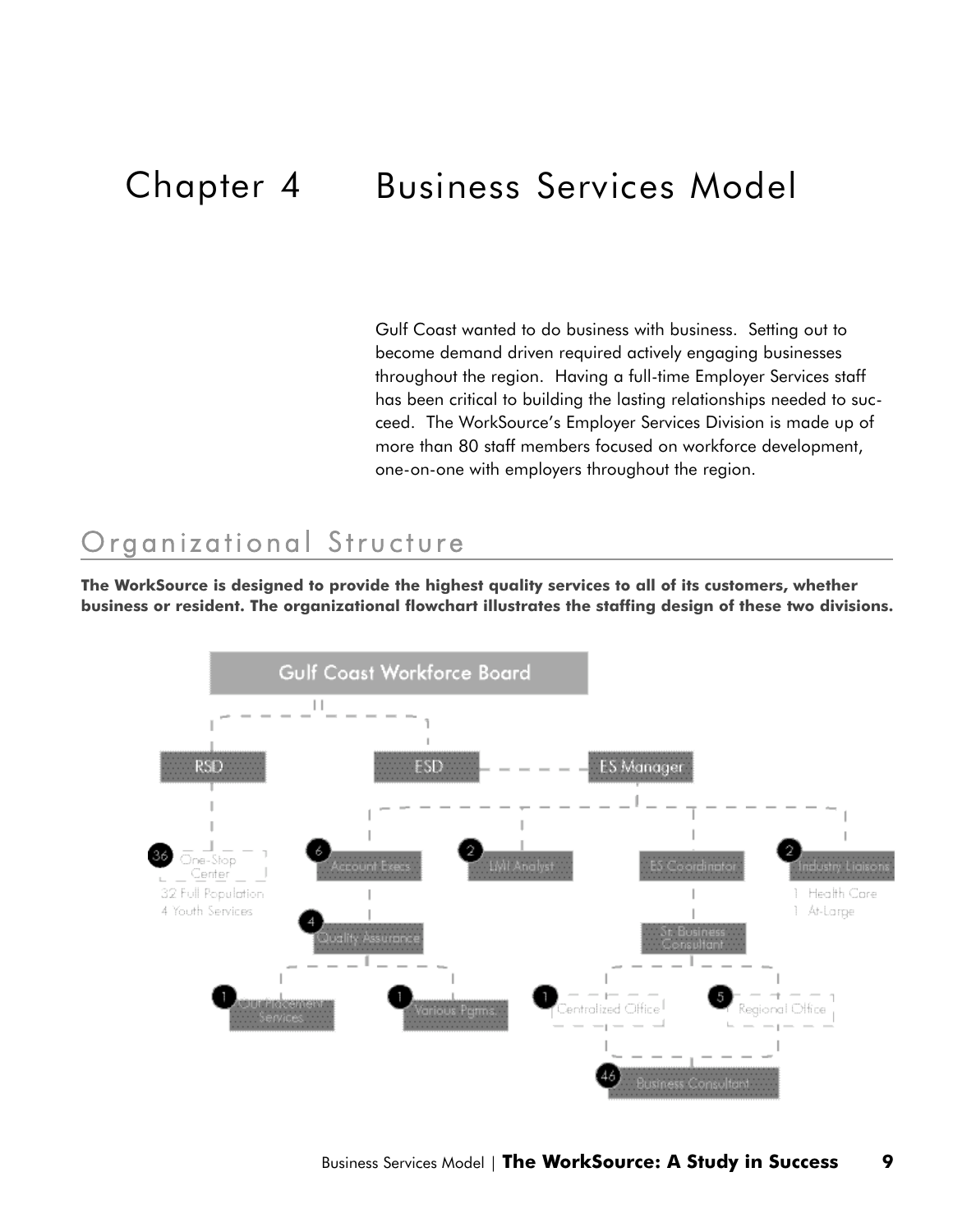#### What We Learned

- Rather than pursuing the traditional line of questioning with customers — "Are you eligible for the services we provide?"— consider an alternative — "What services do you need?" Find out what the customer needs, then find a way to provide it, even if it may be outside the realm of traditional workforce development thinking.
- Strive to be the "go to" location for workforce solutions.
- Consider a different philosophical approach.

The demand-driven concept that the Gulf Coast Workforce Board adopted is really quite simple: whether the economy is good or bad, the job market is determined by business demand. Employer Services is set up to serve the demand side of the equation by strengthening the relationship and the quality of interactions with employers, to generate access to more and better jobs. Services designed to develop businesses contribute to the development of the workforce; services designed to develop the workforce contribute to the development of the business.

To maximize the organization's limited resources, The WorkSource established a priority system to rank employers according to impact on the region. The criteria to determine prioritization is based on an in-depth review of labor market information, consisting of historical and anticipated job growth, average job openings, and median wages, as well as the importance of the business and industry to the region, the size of the particular company, and the degree of associ-

### Information vs. Intelligence

Labor market information, or LMI, has been an old, reliable tool for determining trends and forecasting within the regional workforce. The WorkSource, however, has given LMI new meaning by supplementing the quantitative, reprocessed, sometimes stale data of labor market information with the direct, business-focused, current data of labor market intelligence.

#### Labor Market Information Labor Market Intelligence

Similar to the covert definition of intelligence, labor market intelligence focuses on sending staff into the field to ascertain the state of the economy and the viability of the workforce by speaking directly with those on the front lines. Employers, as the demand element within a regional workforce, serve as the primary source of labor market intelligence. Jobseekers and current employees, although approaching the workforce from the opposite perspective, can provide qualitative data relative to job search and quality of life within work settings.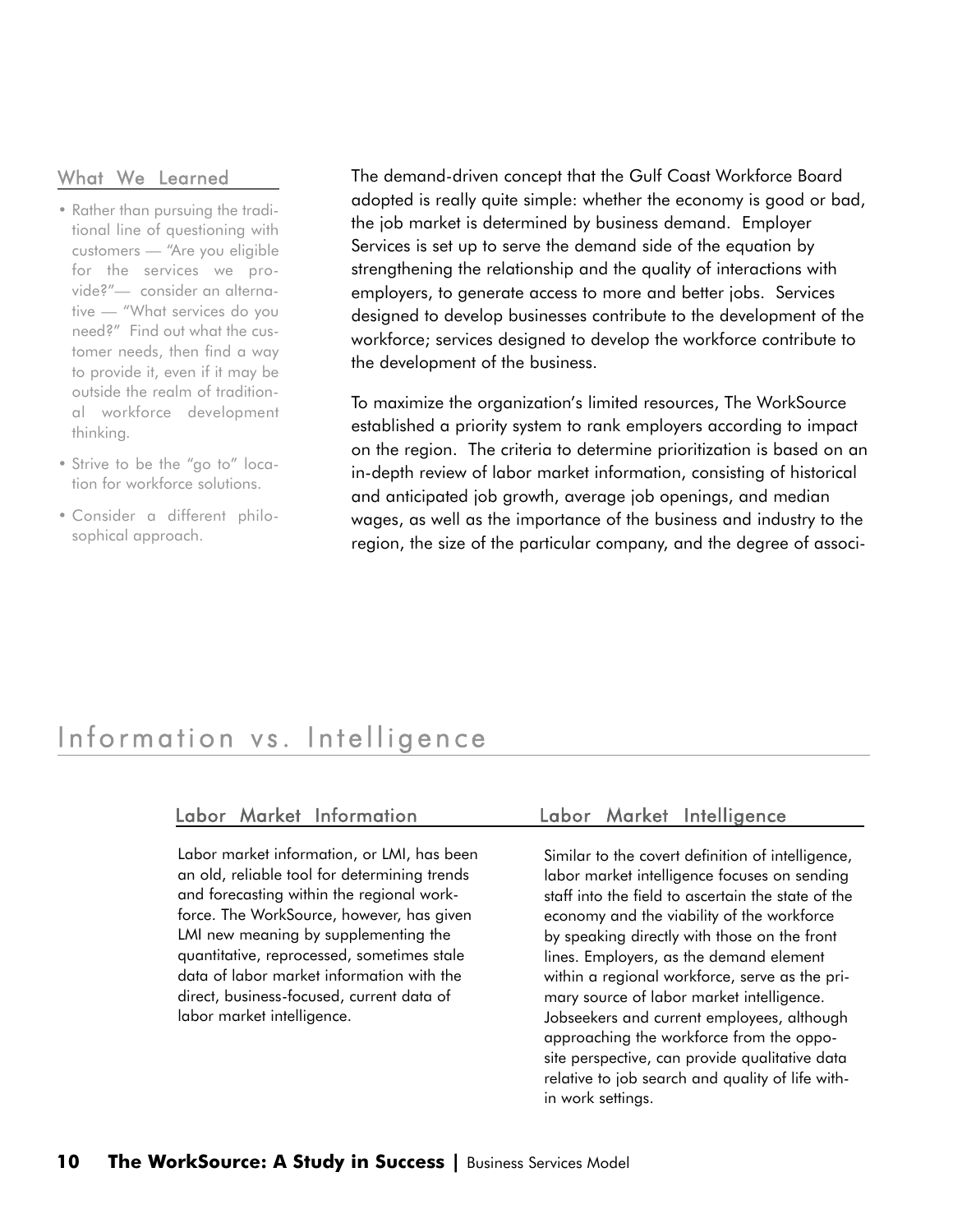- A long-term constituency in the business community is built by committing and performing.
- Establish a priority system for focusing limited resources to ensure the greatest impact.
- Job placement quality should take precedence over quantity, so take the time to locate qualified candidates for job openings, develop jobs appropriate for residents seeking employment, and continue to learn more about the jobs, businesses and industries in the community.
- Training isn't just something to provide to customers; it's necessary for our own organizations, to make sure staff is upto-date on what they need to know, in terms of internal

ation with The WorkSource in the past. The ranking consists of three categories of special focus with each business consultant monitoring a caseload of 45–50 "priority one" employers to ensure the highest and most frequent degree of service.

Appropriately, the business services model emphasizes job placement quality over quantity. The program is designed to work with both the business and the jobseeker to understand the skills and experiences necessary for a position and those possessed by an applicant, to make the most appropriate referral. Sending an employer 30 "nearly qualified" applicants for a position not only results in 30 disappointed jobseekers and one frustrated employer, but, more importantly, degrades the relationship with the employer, diminishes trust and adversely affects all future encounters.

In addition to performing active recruitment for employers' job openings, Employer Services staff provide labor market information, assist with specialty screenings and referrals, provide some computer testing services, perform research and share requested information on state and federal labor laws.

### ESD Priority System

**Prioritization allows Employer Services to focus on those businesses that will have the most impact on the region's workforce.** 

| Employers in those industries | Employers with well-established<br>working relationships with exist- |
|-------------------------------|----------------------------------------------------------------------|
| Employers in primary service  | ing career office personnel.                                         |
| specifically targeted by The  | (The reason for including this                                       |
| areas with 500 or more        | category in the list of priority                                     |
| WorkSource with 100 or more   | employers is to assure our                                           |
| employees not targeted by     | business customers that existing                                     |
| employees.                    | relationships are highly valued                                      |
| The WorkSource.               | and to demonstrate that good,                                        |
| not be disturbed.)            | long-standing relationships will                                     |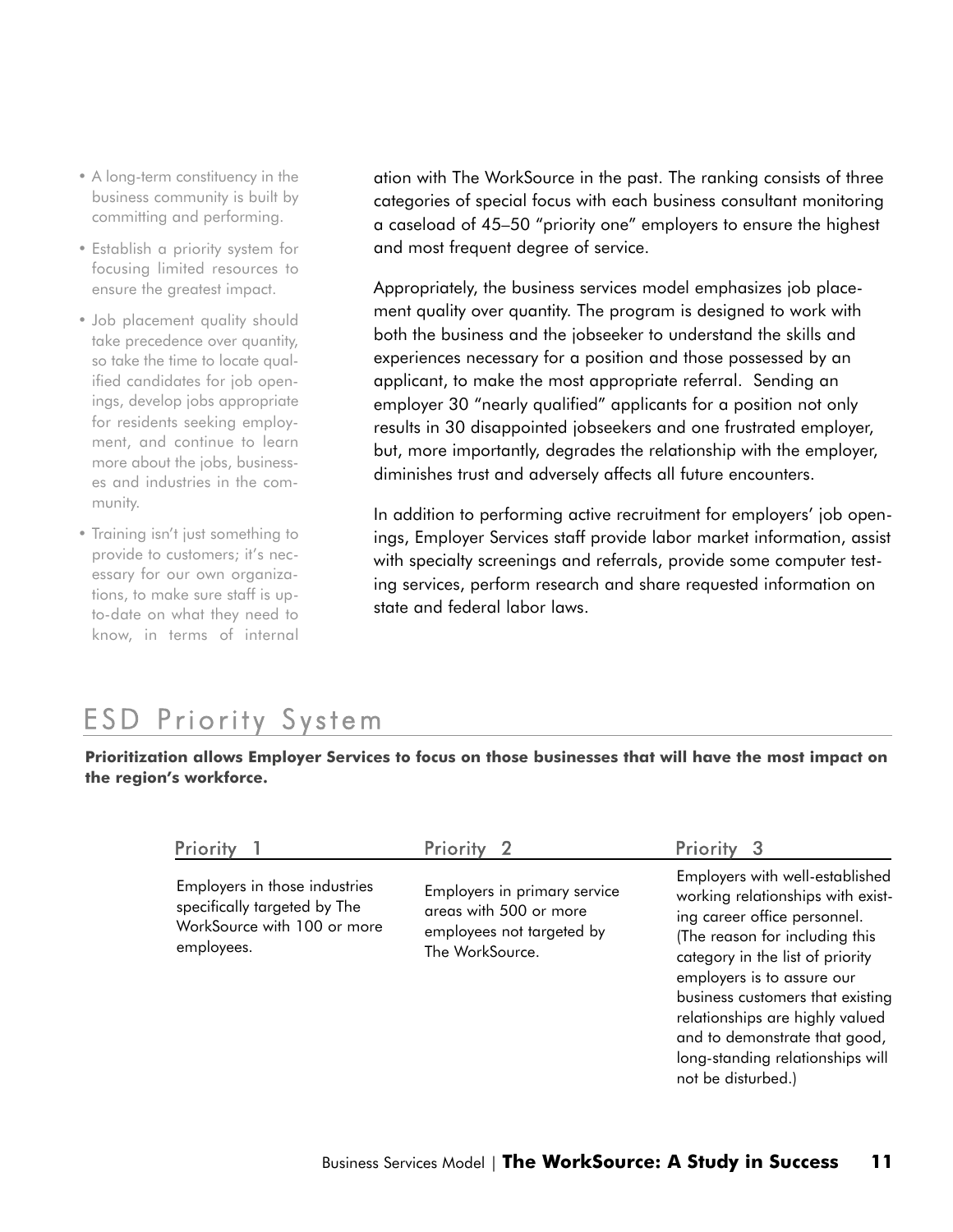organizational procedures, the economy, business and job opportunities.

• The workforce development system requires constant attention and ongoing maintenance, to function smoothly.

#### Landmines

- A dynamic tension remains between the staff of Resident Services and Employer Services. Sometimes, the overarching mission is hard to see at the level of the service provider, and the two divisions sometimes seem to be working against one another, as they strive to provide the best immediate service to their particular customer. And, although administrative staff has spent considerable time mapping out how the two divisions work together, there is no great method yet for resolving these conflicting demands.
- Employer Services staff stationed at the One-Stops complain about having to modify their work schedules to perform office "chores," and Resident Services staff sometimes have trouble locating Employer Services business consultants when needed. The reality is that the nature of these jobs is for Employer Services staff to be out in the field and for Resident Services staff to be available in the office, and there continues to be some strain as the details of

To ensure staff fully understood the new service model prior to taking it out to employers, major training efforts were undertaken internally. Although much time and energy was put into an initial round of training, fine-tuning was required continuously. A team of five staff members, affectionately referred to as the "Power Rangers," met with each of the 32 One-Stop centers following program implementation, in order to alleviate confusion and address concerns. The follow-up process resulted in 32 pages of additional questions and answers, which were made available to staff.

While the Power Rangers approach may have been established in response to a very specific need, the underlying concept is that training continues far beyond the initial change and is a requirement for moving forward. Resident Services, i.e. staff whose primary contact is with job seekers, continued to learn to improve the quality of their referrals, and Employer Services staff continued to focus on learning and providing improved services to businesses. The organization receives needed feedback on what's working and what needs fixing.

Although the philosophical shift to business-led, demand-driven services may seem to some people like a 180 degree shift from the traditional resident focus, the goal remains the same: for both residents and businesses to receive services targeted to their needs and designed to produce solutions. There remains considerable emphasis on service to residents. In fact, nearly 95 percent of The WorkSource's total budget is allocated for resident services and the number of residents served in Fiscal Year 2002/03 was just over 450,000 individuals; an 11 percent increase in residents served is anticipated for Fiscal Year 2003/04.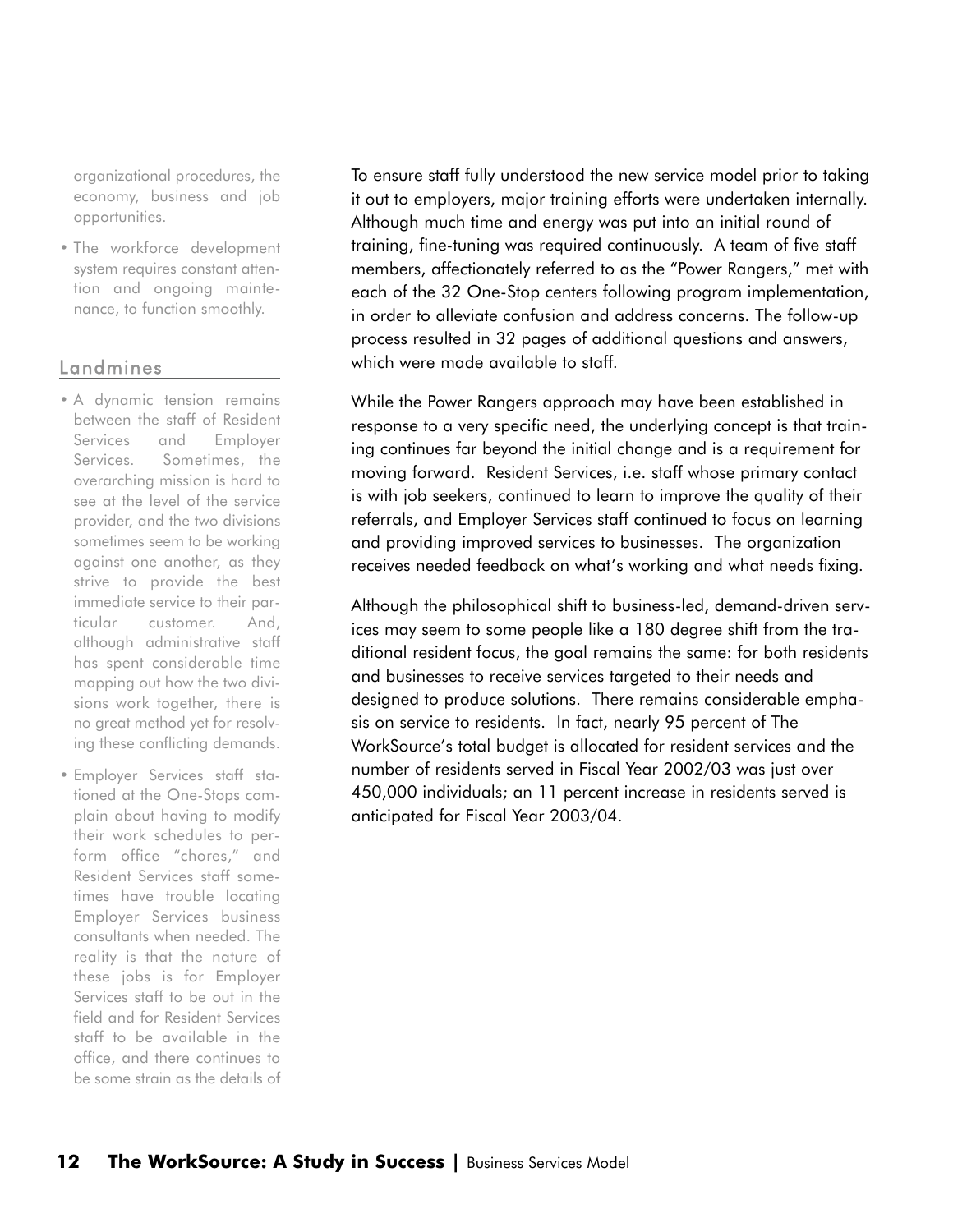day-to-day life are worked through.

- Having employees of The WorkSource, the State, and the seven different vendors collocated together "has been a monster" in regard to dealing with process issues and getting everyone and their respective employing organization to work together.
- Establishing a prioritization of businesses was initially quite a challenge — particularly, discerning the boundaries and determining what differentiated a "priority one" business from a "priority two," etc.
- Combining networks and creating one infrastructure for all the partners, both in terms of computer systems and the reality of physical space, was a considerable challenge.

#### Windfalls

- The physical environment has become more inviting, to both staff and the community. The One-Stops are comfortable and businesslike, where once they were the stereotypical sterile setting of a social services institution. Staff enjoy their work environment, and customers feel good coming in for job search assistance.
- Reconfiguring the organization to establish the Employer Services Division provided the opportunity to rework the Resident Services Division and

streamline its processes as well.

- The focus of the organization expanded from targeting a very specific low-income, welfare population to serving the entire community. Hard-toserve populations are not ignored, but incorporated into the more inclusive structure of services.
- Establishing a caseload of "priority one" businesses for each business consultant allowed staff to develop greater relationships with area employers. As these relationships grew, so did communication and trust, which resulted in better understanding of job openings and the skills necessary for success. The knowledge is passed on to Resident Services staff who have a greater range of available positions available to jobseekers, make better referrals and provide more useful labor market information.
- Success in various initiatives has resulted in a positive reputation throughout the region, which has allowed for even greater opportunities for collaboration and continued success. Like the old cliché, it takes reputation to make reputation.
- Services to the community have improved through collocation of organizations and services at the neighborhood One-Stop centers.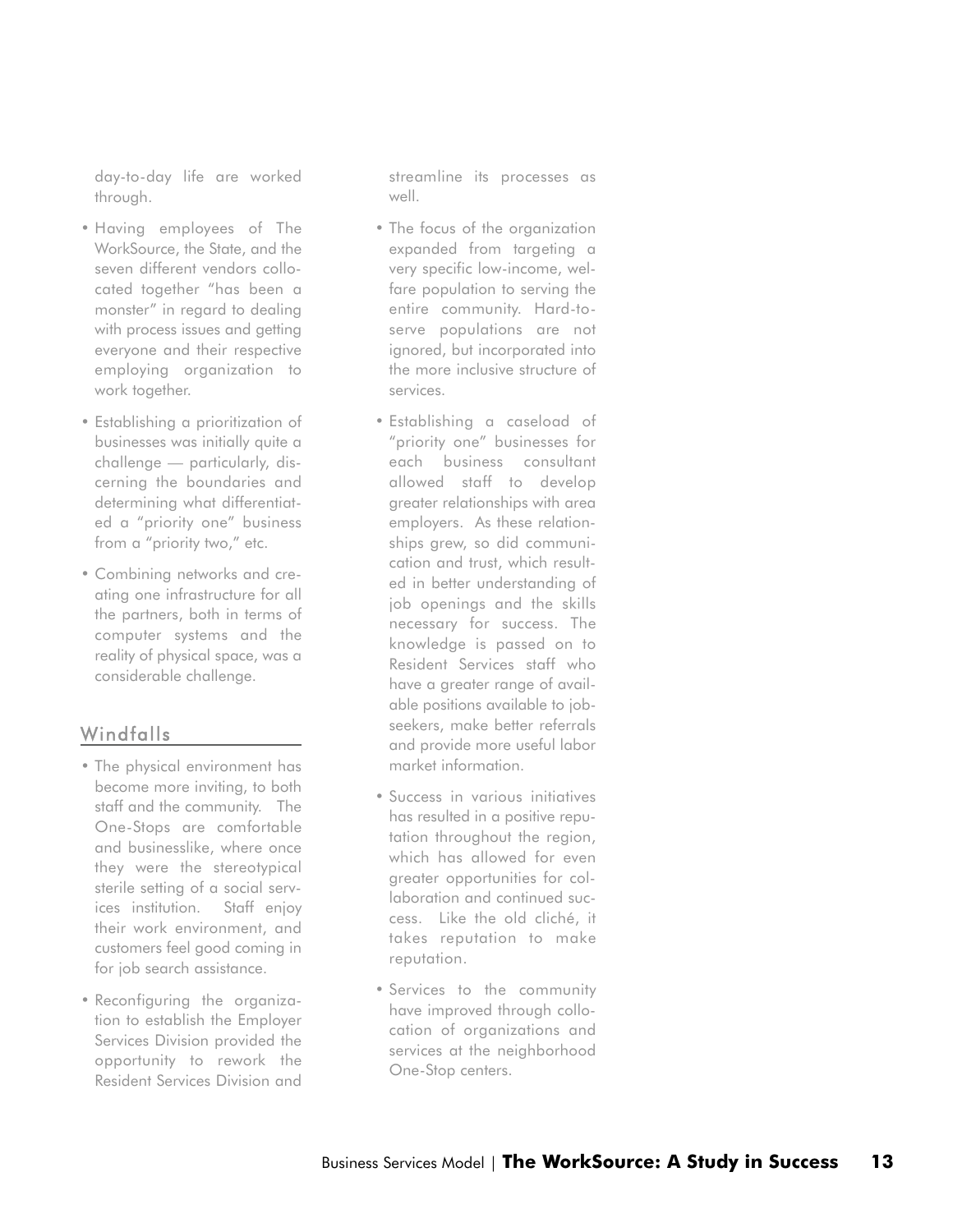### Chapter 5

#### What We Learned

- Collaborative efforts succeed because they are Board supported, not Board funded. Great things can be accomplished by working together to leverage existing resources, rather than attempting to recreate what may already exist.
- With complicated issues, consider multiple solutions, rather than attempting to identify a potentially non-existent universal cure.
- The role of industry liaison is essential for maintaining ongoing communication with local businesses; however, it requires focus and commitment. Without the resources to dedicate a full-time staff person, designate an existing staff person to have the role of industry liaison as his or her primary responsibility.

### Health Care Industry **Initiative**

To more effectively use its limited resources, the Gulf Coast Workforce Board chose to establish a series of strategic industry initiatives. As large and far-reaching as it is, the Board knew that it could not do everything. By focusing its energies on industry sectors that are important to the local economy, the Board is, in effect, making regional venture investments, in the context of a strategy intended to get the most "bang for the buck."

An excellent example of how the demand-driven approach and the Employer Services model came together is with The WorkSource's foray into its initial industry initiative, the health care industry.

The Board investigated industries that were high demand and high growth and explored occupations described as high skill and high growth. The result was a lengthy list, but when cross-referenced and analyzed, it was easy to ascertain which of the industries and their corresponding occupations were in need of focused attention.

While business services and educational services are ranked higher on the industry list in terms of absolute job growth through 2010, health services, ranked third, has ten occupations targeted on the occupation list. On the list of occupations, registered nurses, is ranked third in regard to absolute change through the end of the decade. In addition, Houston is home to the Texas Medical Center, the largest medical complex in the world with more than 740 acres of healthcare facilities. The decision was made to target the healthcare industry.

The Gulf Coast Workforce Board had been a long-standing member of the Greater Houston Partnership (GHP), Houston's regional Chamber of Commerce, but the two organizations had not worked together on a substantive matter. Healthcare was an issue that desperately needed attention. When combined, these two organizations had the necessary talent and influence to make positive and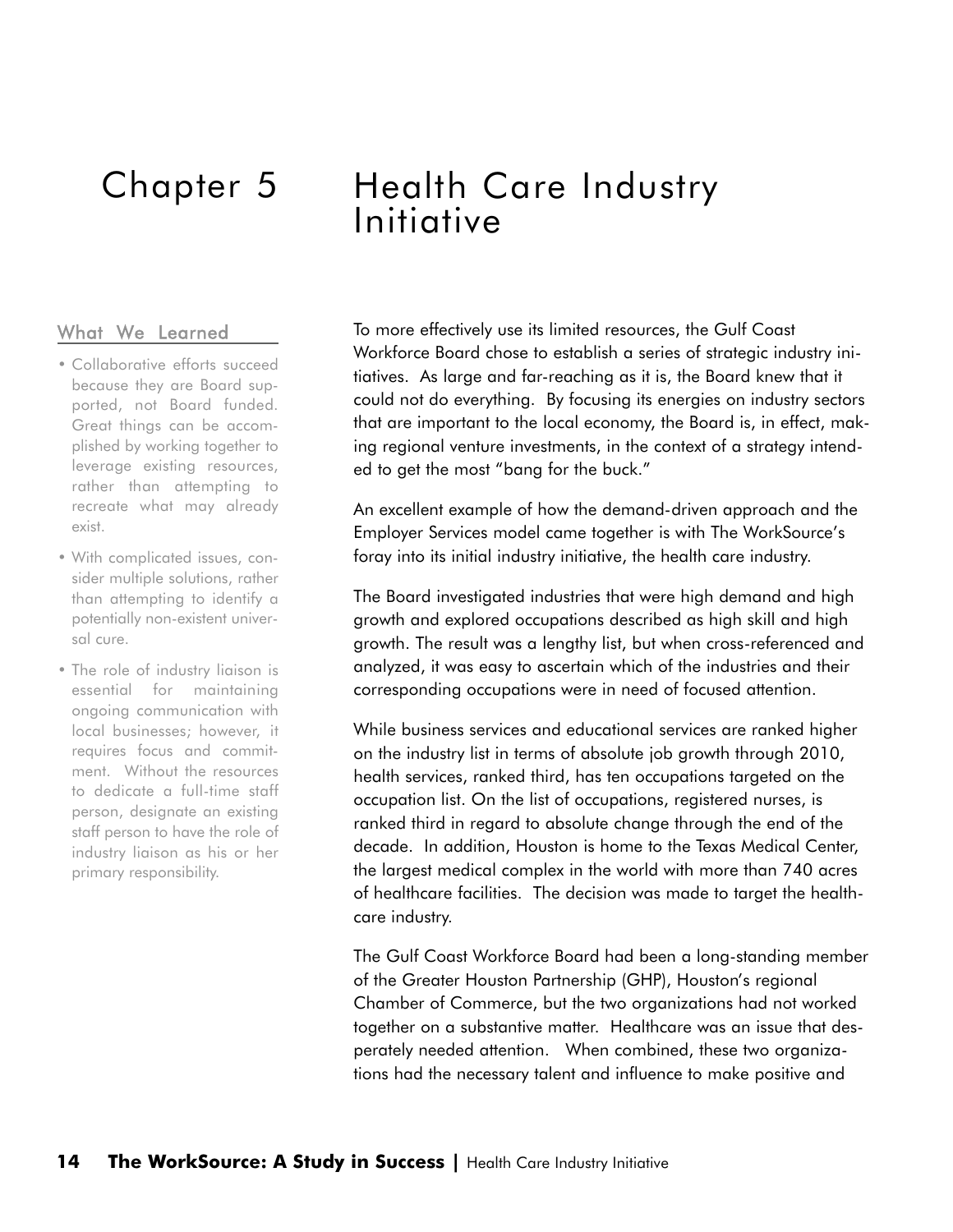#### Windfalls

- The health care initiative had important side benefits. Relationships among the Board, the Greater Houston Partnership, and the healthcare industry were strengthened. Success improved relationships among the various healthcare providers within the industry, increasing the likelihood of greater communication and collaboration in the future.
- By providing effective solutions to the health care industry's workforce problem, the Health Services Steering Committee provided a suc-

long-lasting improvements. The healthcare staffing crisis was the perfect opportunity for the two organizations to work together and to learn each other's practical value. GHP had the respect and vast network of business and economic organizations, while the Board had the staff and the credentials to carry out and sustain such an initiative.

The result was the Health Services Steering Committee, composed of healthcare institutions from throughout the Houston—Galveston region, and championed by Robert Mosbacher, president of GHP's Board of Directors. The WorkSource hired industry liaison, Karen Love, who had considerable experience within the healthcare industry, to serve as the primary representative to the workforce system.

The relationship with GHP meant visibility at the highest levels and established the Board as a bona fide player in the healthcare arena. The Board took the additional step of hiring Dr. Richard Murray, a highly respected member of the education community, to perform in depth analysis and speak candidly with hospital administrators about

### High-Growth, High-Demand Industry Sectors

**Identify sectors that show high growth and/or high demand by total employment (greater than regional average in 2000: 5,768), projected growth rate (greater than regional average for all industries for 2000–2010: 18.8%; greater than 7,000 new jobs for 2000–2010), and average wage (greater than \$600 weekly wage in 2000), ranked by absolute change in employment (2000–2010).**

| <b>Industry</b><br>Sector | Absolute Change (2000-2010) |  |
|---------------------------|-----------------------------|--|
| <b>Business services</b>  | 83,210                      |  |
| Education                 | 52,930                      |  |
| Health services           | 45,490                      |  |
| Engineering & Management  | 28,980                      |  |
| Special trade contractors | 22,130                      |  |
| Communications            | 3,430                       |  |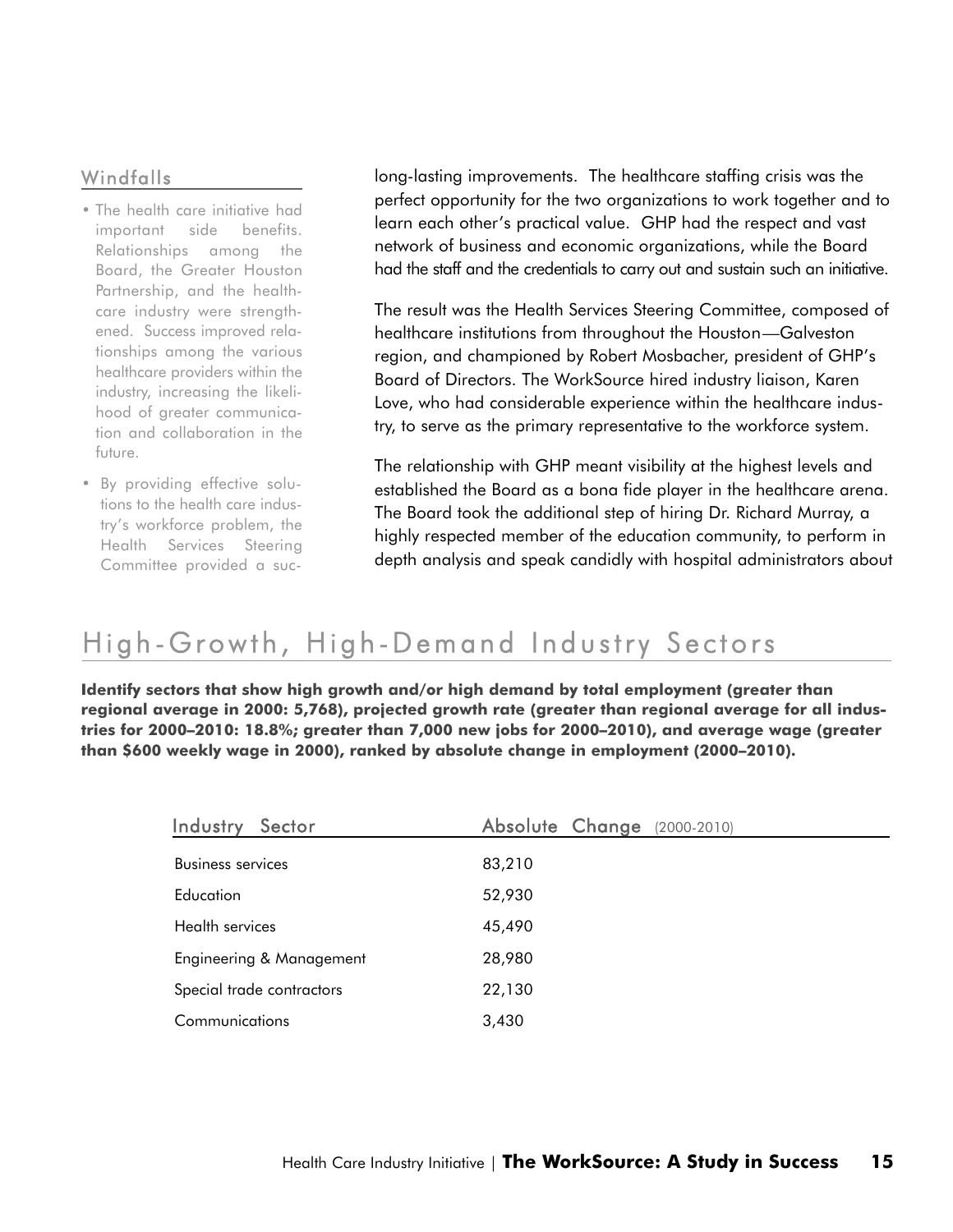cessful model for future initiatives in other industries.

• The success of partnerships has resulted in sharing a wide range of resources, including office space, staff, and equipment, and allowed for greater efficiency — online applications, cross-screening, etc.

their respective issues. Through his consultations and assessments, Dr. Murray established that the nursing shortage was even greater than the public labor market information revealed. The revelation furthered the Board's standing within Houston's expansive healthcare industry.

What had happened, in effect, was that the supply and demand elements of the workforce equation were imbalanced within the healthcare industry, and there were more jobs than qualified candidates. The result was a hiring war that continued to escalate, leading to incredibly high rates of turnover and a total lack of stability within healthcare institutions.

Seeing no end to the churning workforce and despite a historical lack of cooperation between medical institutions, the largest hospitals agreed to join together for the purpose of resolving industrywide concerns. The smaller hospitals simply did not have the resources to fight an ongoing wage war and joined efforts. The program was driven strictly by employers' needs and focused solely on

### High-Skill, High-Demand Occupations

**Focus on occupations that show high skill, high demand, as determined by projected employment (greater than average for all occupations in 2010: 3,833), projected growth rate (greater than average for all occupations for 2000–2010: 18.8%), educational requirements (postsecondary degree or certificate, long-term on-the-job training, or work experience in a related occupation), and median hourly wages (greater than median for all occupations in 2000: \$13.64), ranked by absolute change in employment (2000–2010).**

| Occupation                                | Absolute Change<br>$(2000 - 2010)$ |
|-------------------------------------------|------------------------------------|
| Customer service representatives          | 13,160                             |
| Computer support specialists              | 9,010                              |
| Registered nurses                         | 8,400                              |
| Computer software engineers, applications | 7.440                              |
| Elementary school teachers                | 7,000                              |
| Secondary school teachers                 | 5,860                              |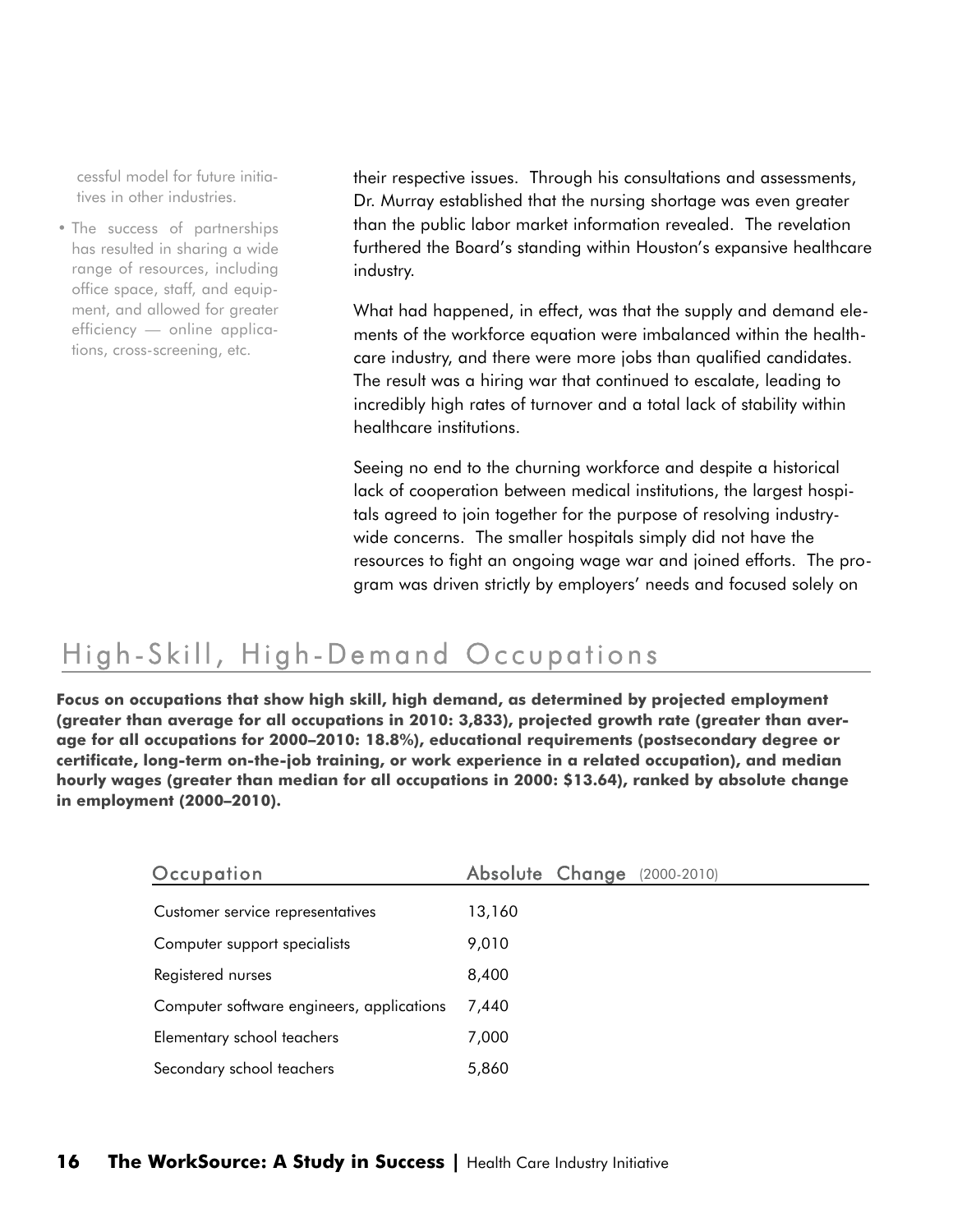resolving the issue of the nursing shortage. (The long-term challenge of creating salary equity between teachers and practitioners will need to be resolved, in order to eliminate the drive away from teaching.)

What were the solutions to bridge the gap between health care demand and the supply of nurses? A variety of solutions were put into play: marketing career opportunities to middle school students, training foreign-schooled nursing professionals for licensure within Texas, improving the work environment in hospitals, and advocating for public funding of nursing education at the state level.

But the most significant and immediate contributor to the problem of meeting industry demand was highlighted by one of the Steering Committee's initial findings: the nursing shortage did not result from a lack of individuals interested in entering the nursing career path, but, rather surprisingly, from a lack of nursing faculty at the various nursing schools. The shortage of instructors restricted the number of students enrolled in nursing programs, which in turn limited the number of qualified graduates and the number of new entrants into the field. Because of faculty shortages, supply could not possibly meet demand.

The Health Services Steering Committee served as a catalyst to bridge the training gap. Working together, hospitals willingly sacrificed their most valuable resource in the short-term, to provide a solution for the long-term. Each participating hospital chose to donate their most senior nurses to local nursing schools, in order to increase faculty. The result was to allow a larger number of students to enroll, more students to graduate and, subsequently, more new entrants into the healthcare profession. No "hard" money was used in the solution, as it was facilitated through cooperation and the leveraging of existing resources.

The results: enrollment of initial licensure students is up 27 percent at Gulf Coast-area community college programs, up 13 percent at general academic university programs, and up 33 percent at health science centers from Fall 2000 to Fall 2003. In total, the 13 Gulf Coast nursing education programs have increased enrollment of students seeking initial nursing licensure by 557 students — a 24 percent increase in just three years.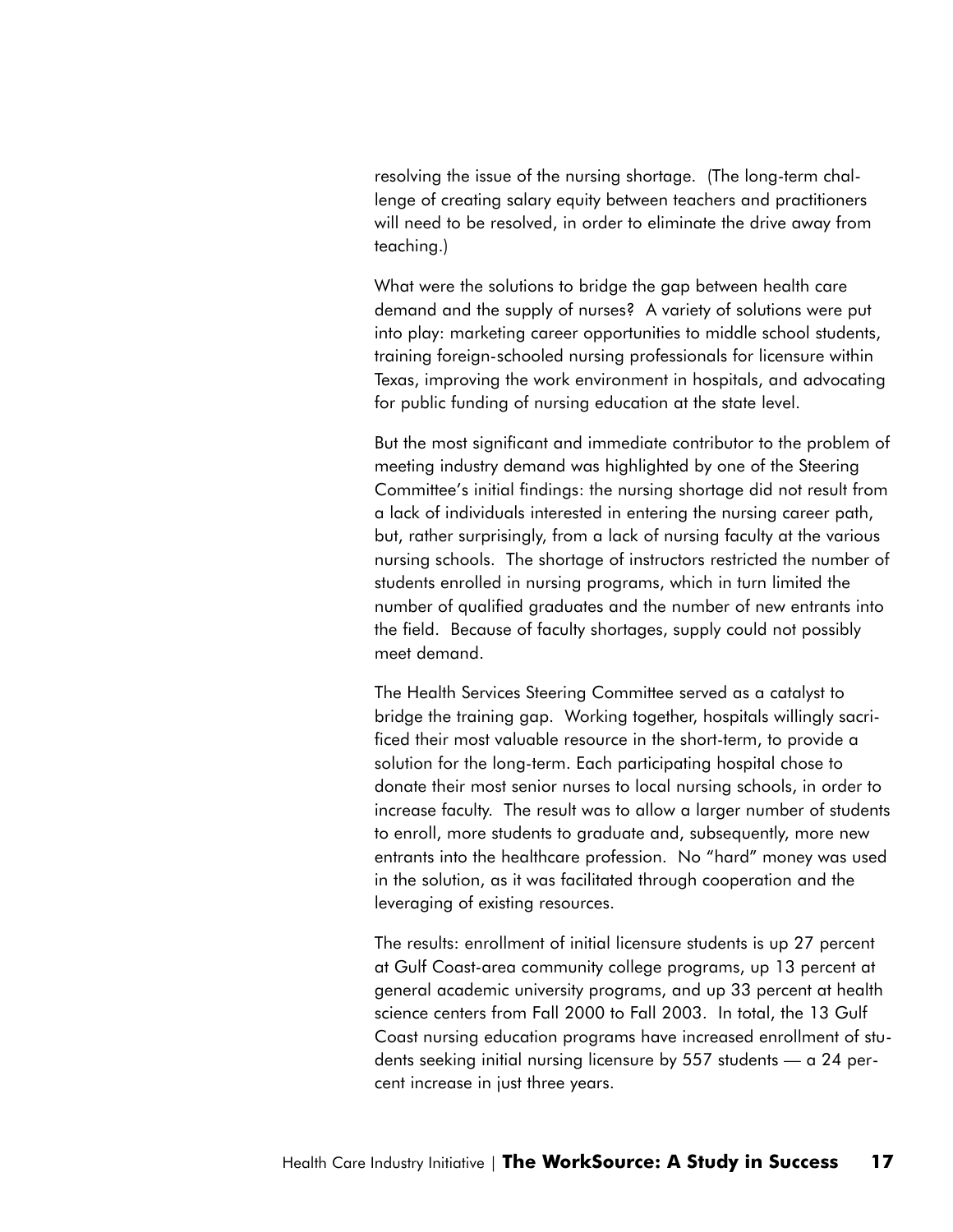The WorkSource staff and the Greater Houston Partnership continue their work in the health care industry and are exploring other industries that could benefit from a focused, collaborative effort. Under consideration are aerospace, biotech and the life sciences, engineering (both construction and software), as well as the area's ubiquitous oil industry.

### Health Services Steering Committee Major Results

**Since its inception in 2000, the Health Services Steering Committee and its four workgroups have been active on a number of fronts. Their combined activities have produced the following results.**

- Fall 2003 enrollments in Gulf Coast nursing schools in programs leading to initial RN licensure are up 23 percent over Fall 2000, an increase of 533 students in three years.
- Graduations from these programs for the same time period are up 22 percent, an additional 179 students. These statistics mark a dramatic reversal of the trend of declining applications and enrollments to and graduations from area nursing programs that persisted throughout the late 1990s.
- An additional \$52 million in state funding has been appropriated to support dramatic increases in enrollments and to fund innovative approaches for recruiting and training more registered nurses and nurse faculty. A good portion of that money will be allocated to the Gulf Coast region.
- For the third year in a row, participating hospitals are contributing staff qualified to teach in local nursing schools. For the 2003–2004 academic year, their contribution has grown to approximately 28 full-time staff equivalents, a contribution worth a conservatively estimated \$1.6 million.
- Over the past two years, local foundations have provided over \$900,000 to supplement nurse faculty salaries and fund additional teaching positions to help ameliorate the critical faculty shortage

which is preventing further enrollment increases in local nursing schools. The Committee has identified and expanded a very successful model for upgrading incumbent healthcare workers to jobs as licensed vocational nurses, registered nurses, and other healthcare professionals in labor-short occupations. This program helps hospitals attract, train, and retain quality employees, Known as the Work School Program, this initiative has 95 percent completion rate. Since March 2001, 250 workers from 20 participating hospitals enrolled in the program. Of those enrolled, 68 percent were preparing for initial licensure as registered nurses. Federal and state agencies have provided approximately \$5.5 million in discretionary funding to support this initiative.

• The Committee has developed an innovative model for improving the work environment in Gulf Coast hospitals. This model has four key elements: (1) envisioning the ideal hospital work environment; (2) defining the current industry norm; (3) assessing the current hospital work environments against this industry norm; and (4) recognizing outstanding performance and sharing best practices. This is a continuous-improvement model designed to make Gulf Coast hospitals the employers of first choice for nurses and other healthcare professionals.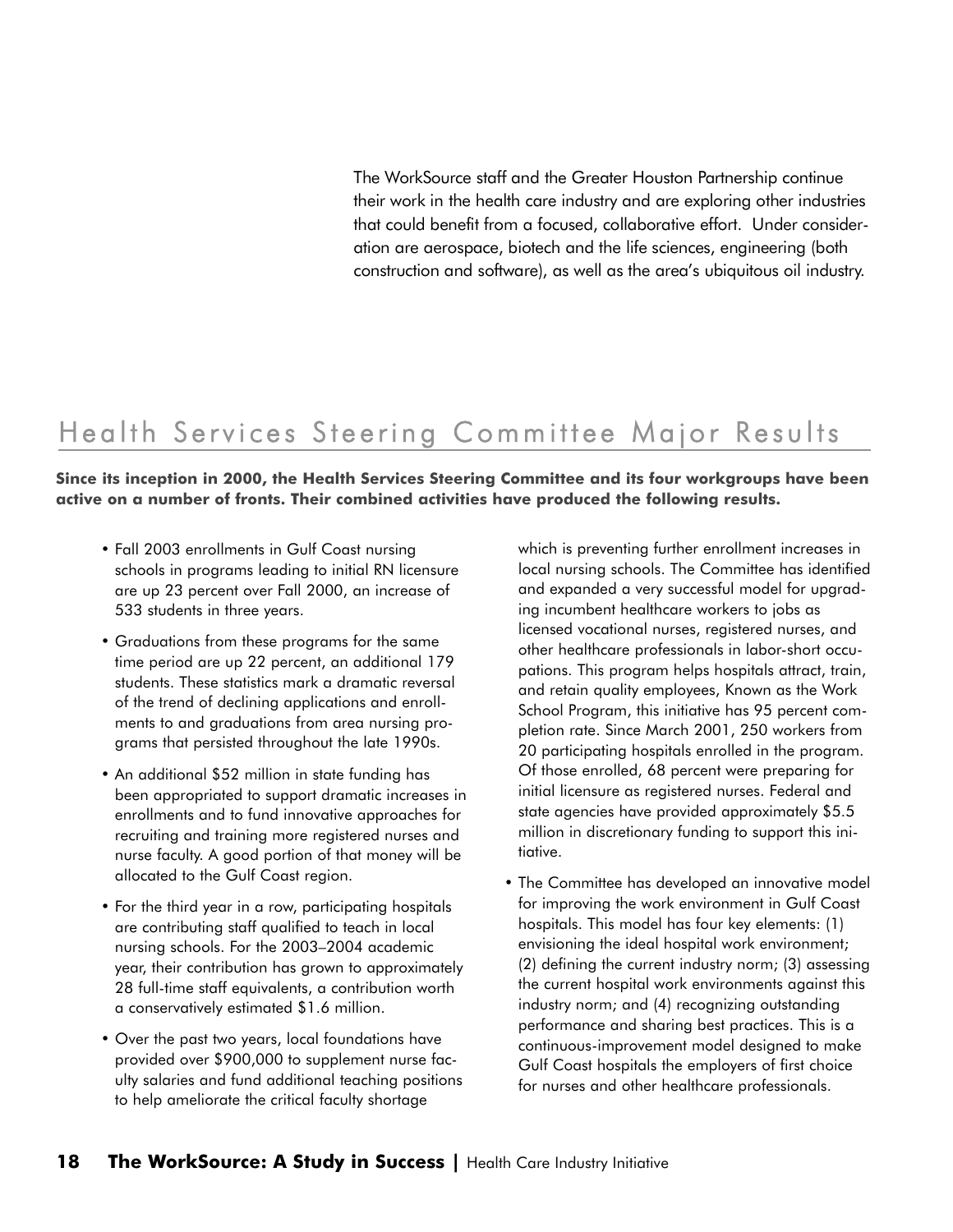## Chapter 6

### Marketing: External and Internal

A key piece of any business venture is getting the word out to the public. When the Gulf Coast Workforce Board began to establish its "whole new way" of providing services back in 2000, hiring a marketing professional and developing a marketing plan was one of the first things it did, to help advertise its new services to both residents and employers.

Market research was conducted before, during, and after implementation of the new business services model. Benchmarks were established to determine what the community already knew of their local workforce development agency and to help gage progress and

### We b s it e

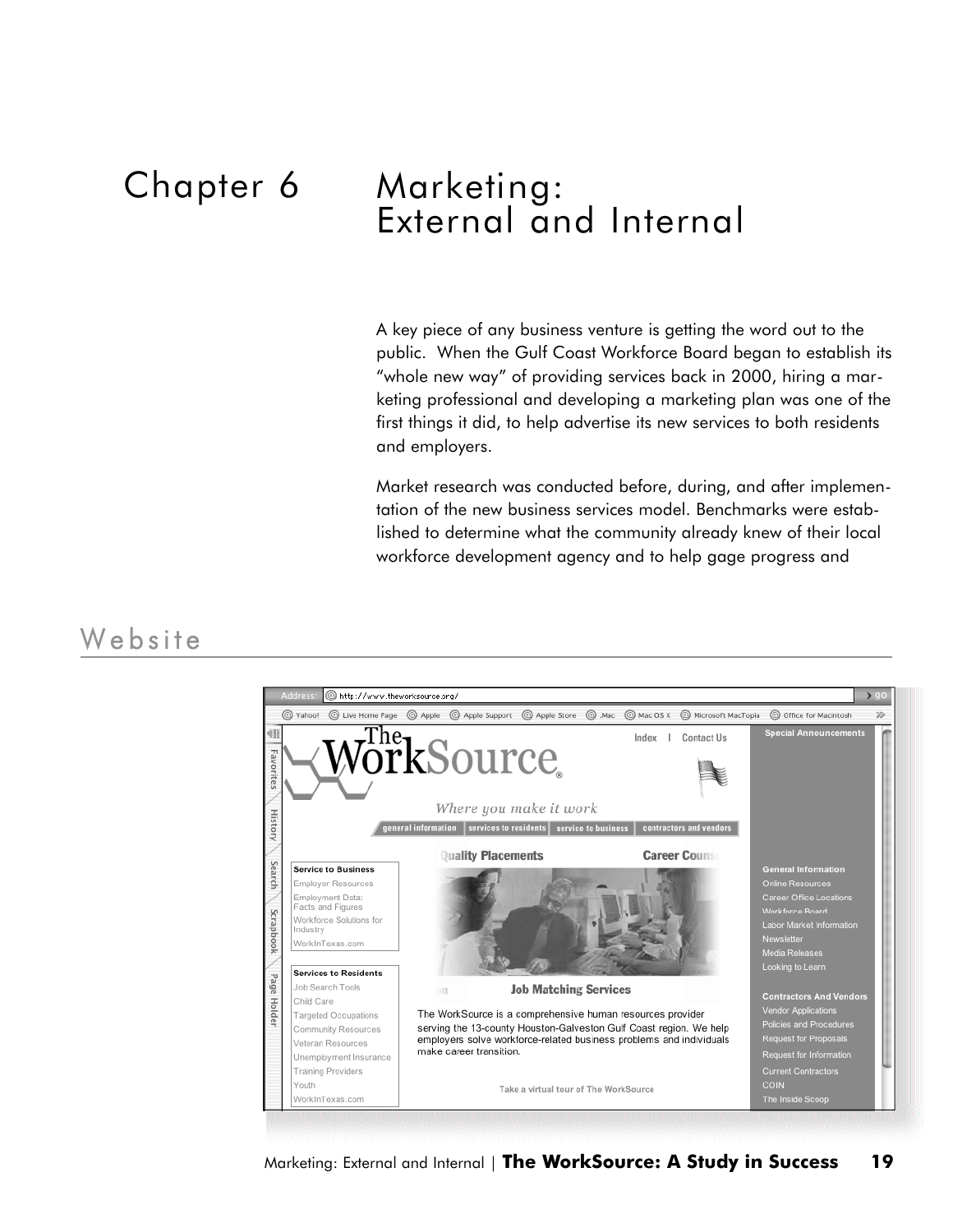#### What We Learned

- Even without the resources of a dedicated marketing person, things can be done on an organizational level to help with marketing to the community, including eliminating governmental lingo and acronyms and describing services to employers in words they understand.
- Focus on solutions, rather than on the subsidized cost.
- Establish a single brand for the organization, then use it everywhere.
- Market internally. Staff must know who they are before they can become part of the public identity.
- Present yourself, your services and your organization honestly.

#### Windfalls

• Every staff person has demonstrated a willingness to share common goals and go this new direction.

change attitudes toward the new organization and services. Agency names, logos, even color schemes were tested through focus groups before the organization decided upon "The WorkSource" and the honeycomb logo, which is now fully integrated into every letter, brochure and business card.

While attempts are made to reach out to the entire community, 75 percent of all marketing is currently geared toward the private sector business. Marketing to businesses consists of media efforts (e.g., TV, radio, and movie theaters), and other methods (e.g., buses, elevators, and CD-based presentations). Bookmarks, mugs, pens, coasters, textbook protectors, newsletters, letters, brochures, flyers, and posters are branded as well.

Marketing is taken very seriously, and the Board writes marketing standards into every vendor contract, including increasingly severe penalties for the accumulation of infractions.

The organization's marketing efforts are also integrated 100 percent into the organization's operations. Marketing considerations are factored into all operational decisions, and all operational discussions include a consideration of the marketing effects. Integrating the two reduces the chance of programs derailing existing marketing efforts and marketing campaigns misrepresenting The WorkSource and its staff or programs.

One of the primary reasons the Board felt such massive marketing efforts were necessary was business's impression of government and government-funded "free" programs. Businesses are wary of government and tend to see it as a barrier, rather than a catalyst for progress. There is also a commonly held belief that anything free is bad, that anything with zero cost has zero value. The further the organization could distance itself from any semblance of government bureaucracy, the better it would be. The organization removed government lingo and acronyms from its vocabulary; "Jobseeker" became "resident"; "employer," "business"; "client," "customer"; and "Rapid Response," "outplacement."

As the organization moved forward, the challenge was to "sell" its services to employers as commercial business ventures and to avoid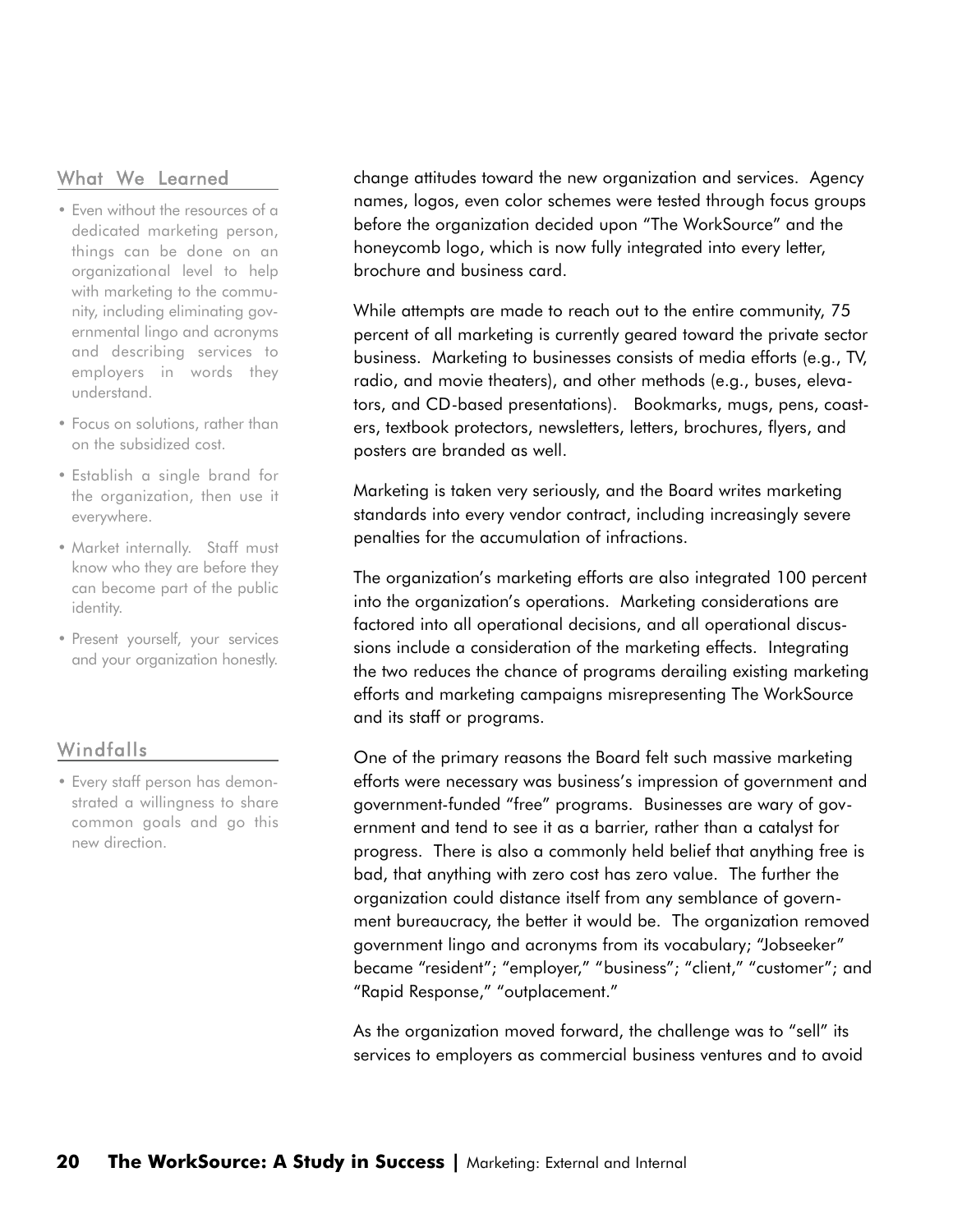discussing the amount or source of funding, focusing instead on the services and their benefits.

Before any of these marketing campaigns took off, however, efforts had to be directed internally. In order to ensure consistency of message to the public from all levels of the organization, The WorkSource staff were the initial targets of marketing efforts during the first year. The internal marketing effort was launched with the distribution to every staff member of a gift box in the shape of the logo — a honeycomb hexagon. The box contained a coffee mug and smaller tokens, all in the color scheme and bearing the newly established name and logo. The rationale for such an elaborate undertaking was that, with such a large, dispersed staff, something extraordinary had to be done to create a sense of cohesion and to mark the beginning of a new reality with a new image.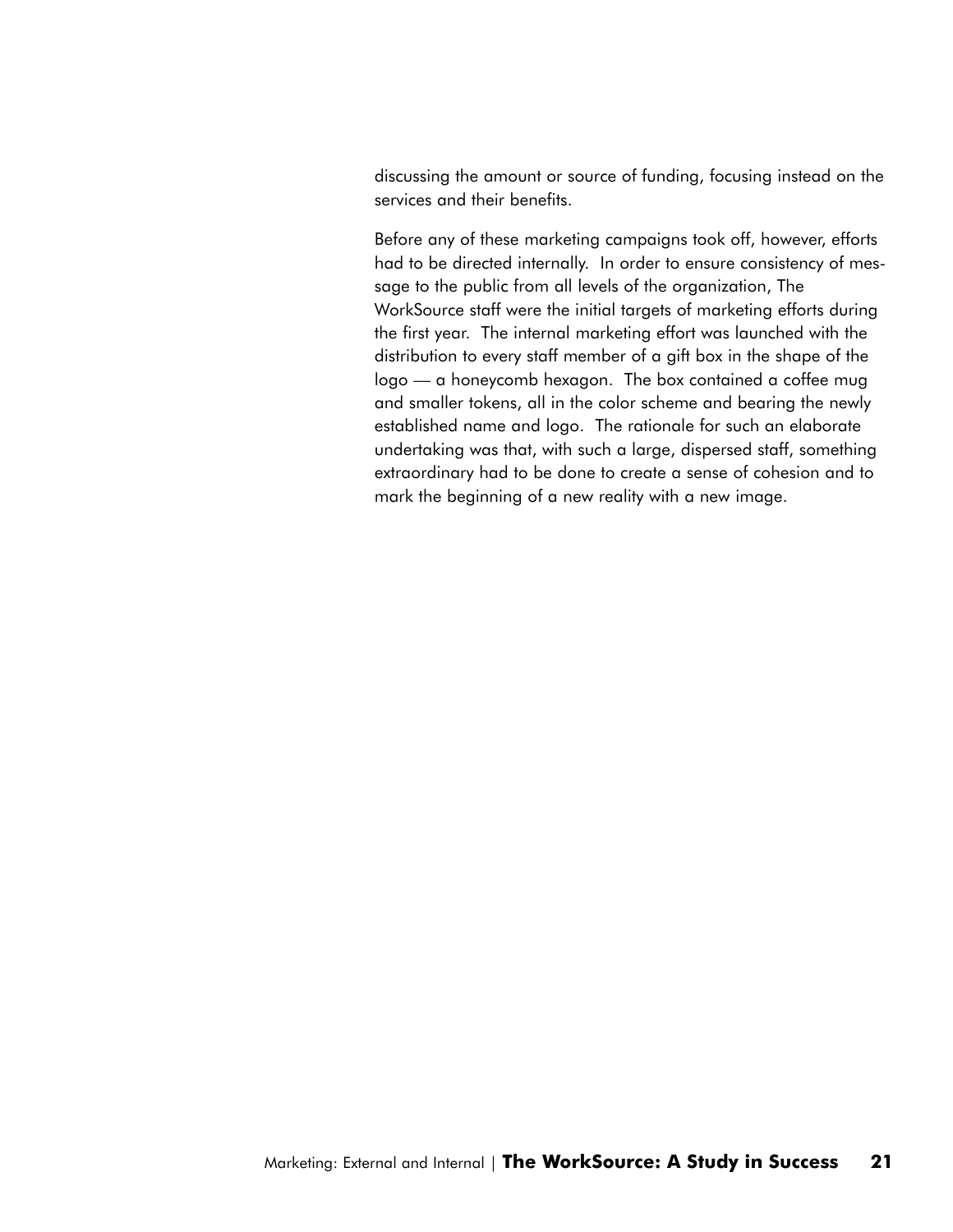### Chapter 7 Performance and Results

#### What We Learned

- Step away from managing for traditional performance measures and, instead, focus on providing services to meet identified demand; the outcomes will manage themselves and performance measures will be achieved.
- A system set up to support demand will attract the supply side, and outcomes will be met.
- Performance measures will be required by the funding source, but should not become the motivating factor.
- Meaningful standards reflect the vision, mission and goals outlined in the strategic plan; not simply the funders' performance standards.
- Be mindful of the system for tracking performance measures; it can obscure more important results.

The Gulf Coast Workforce Board's revolutionary philosophy with regard to performance measures is: While traditional performance measures are essential to a program, they should not be primary to the organization. To operate as a demand-driven organization, the primary focus must be on meeting the needs of the customer; when done purposefully and with commitment, results will be achieved, and the performance measures will be achieved.

According to an old saying "You get what you measure." The Gulf Coast Workforce Board is so committed to ensuring that its measures are relevant to its established mission and vision, that it is what it measures. As one of staff put it, "In a very significant way, our measurements have driven us to what we ought to be." For measurements to have such a profound effect, they must be consistent with the organization's vision, mission and strategic goals.

The Gulf Coast Workforce Board's record for meeting its mandated program performance measures is pristine; however, how it appears to those that fund its various programs is simply not a primary concern to the Board. The Board has invested much time and energy to explore the correlation between measures and results, and to assure programs and their related performance measures correspond with the strategic plan. The Board is committed to ensuring that its programs are serving their purpose and achieving positive results within the community.

Of the 42 federal and state mandated measures, 29 are in direct correlation with the Board's five results statements, while the remaining 13 relate to process rather than results. Although none of the government-required measures support the first or fifth results statements ("more competitive employers" and "increasing return on investment"), seven measures fall under "a better-educated workforce," fourteen under "more and better jobs," and three under "higher incomes."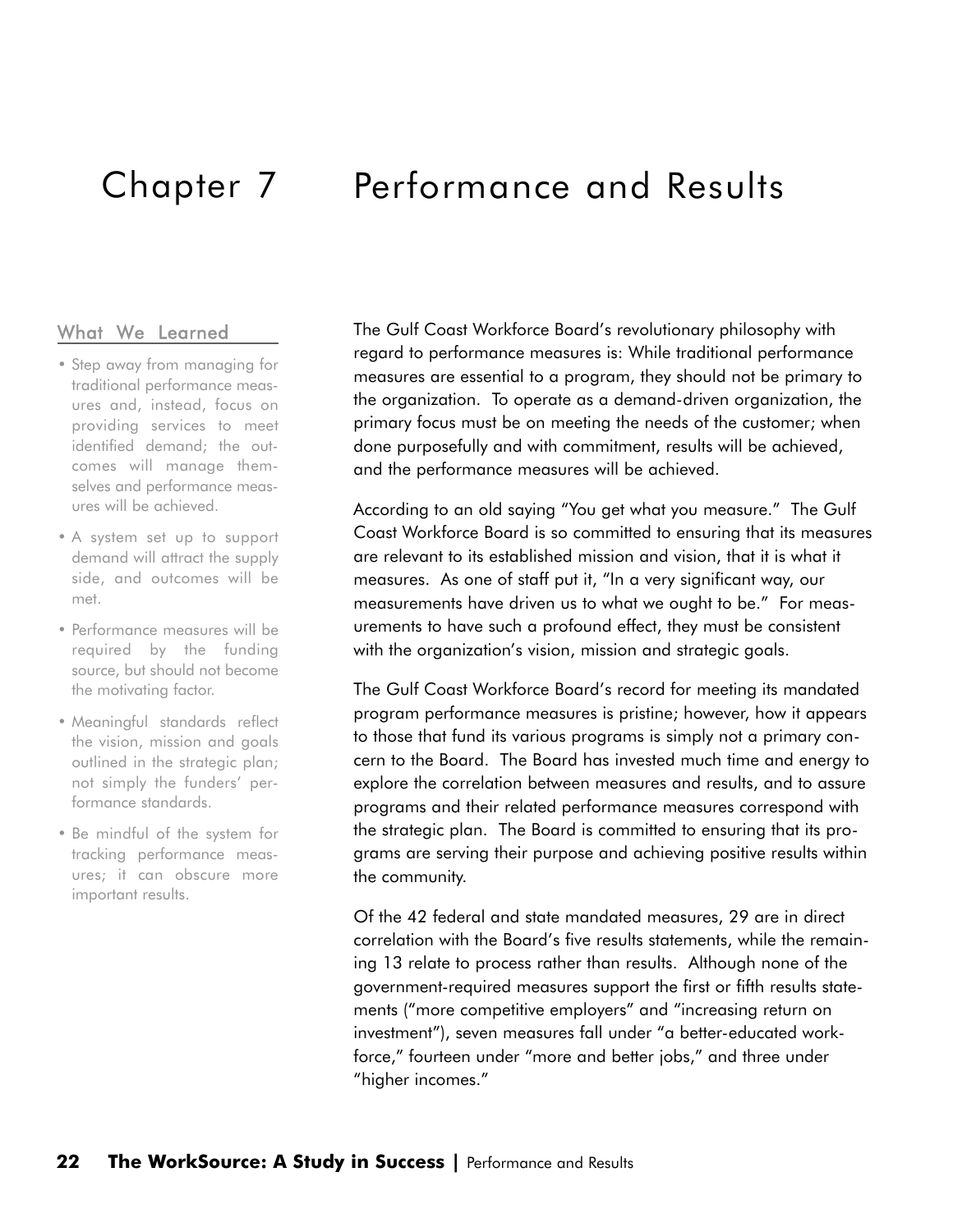On top of these 42 set outcomes, the Board has created additional performance measures correlated with its five results statements, to ensure that Gulf Coast's services are comprehensive and to achieve the results prescribed in the strategic plan. The additional measures include gross regional product, revenue per employee, education credentials, net jobs created, new jobs created, employment, per capita income, and earnings.

### Example of Results Measure

|                          | $2003 - 2008$                                                                                                                                                |                                                                                                                                                                                                                                          |
|--------------------------|--------------------------------------------------------------------------------------------------------------------------------------------------------------|------------------------------------------------------------------------------------------------------------------------------------------------------------------------------------------------------------------------------------------|
| Results                  |                                                                                                                                                              |                                                                                                                                                                                                                                          |
|                          | For the Regional Workforce System                                                                                                                            | For the Regional Workforce System                                                                                                                                                                                                        |
| ı.<br>More               | Gross Regional Product by 2008                                                                                                                               | Revenue Per Employee by 2008                                                                                                                                                                                                             |
| Competitive<br>Employers | The region's real gross product will<br>rise to \$233 billion, 28% above the<br>2002 level of \$182 billion. (Target<br>represents a \$51 billion increase.) | x percent of employers receiving<br>services from the WorkSource will<br>have increases in revenue per<br>employee of at least 10%.                                                                                                      |
|                          |                                                                                                                                                              | note: We will develop the parameters, establish<br>a baseline, and set a target for this measure by.<br>06/04.                                                                                                                           |
|                          |                                                                                                                                                              | 8% of the region's employers will use<br>the WorkSource's services (Target<br>represents 9,100 employers using<br>the WorkSource services, 112% over<br>the 2002 level of 4,300, or an<br>increase of some 4,800 employer<br>customers.) |
|                          |                                                                                                                                                              | 55% of employers using The<br>Worksource's services will be repeat.                                                                                                                                                                      |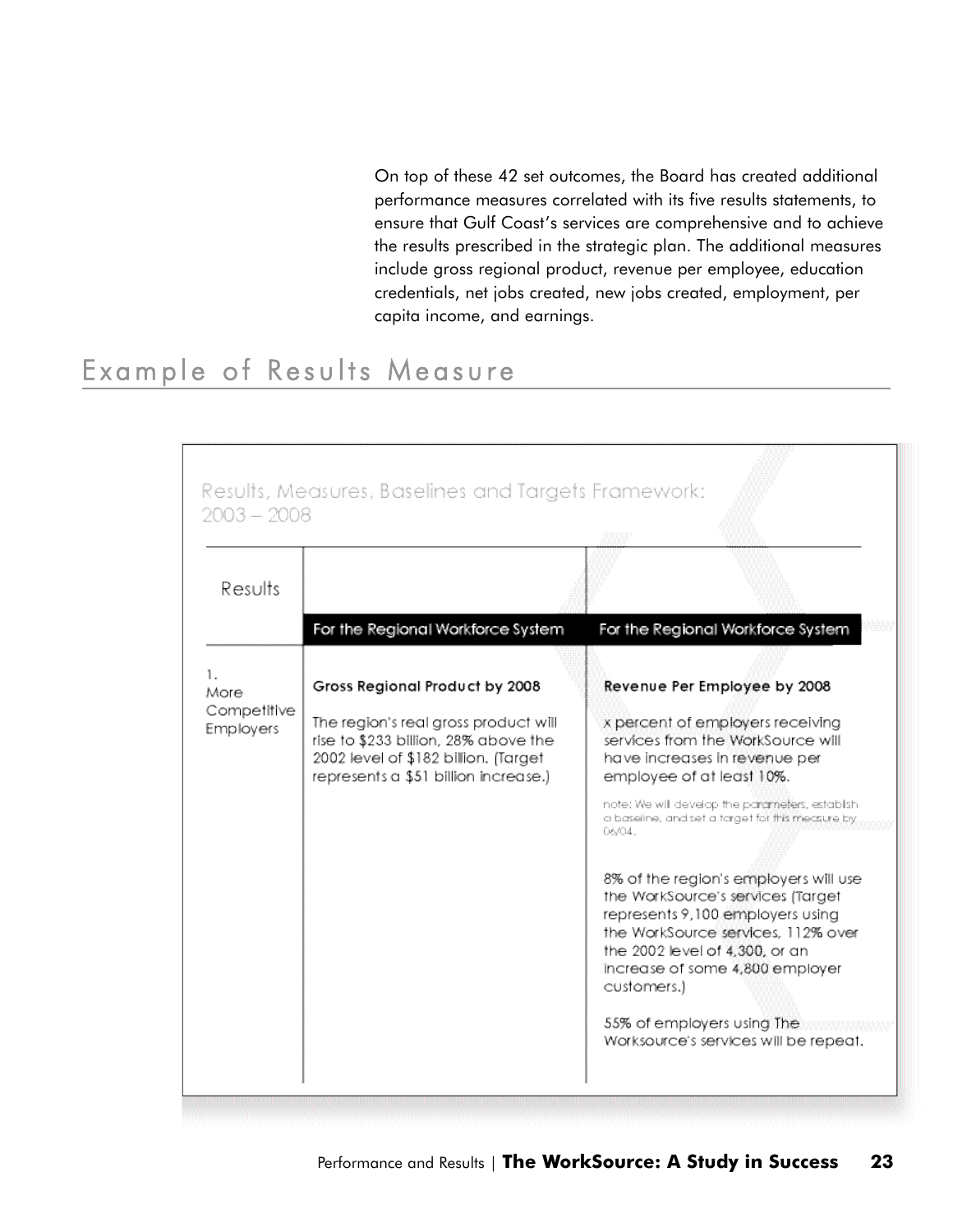### Chapter 8 Characteristics of Success

#### What We Learned

- Rather than spending all resources on the delivery of services, invest some resources to establish collaborative ties to the others, especially, businesses with a strong need and interest in workforce.
- Think beyond the traditional: consider all options — no matter how seemingly absurd — before determining the best path forward.
- Immediate return is not always the best option. Consider how decisions might affect the long-term future, and factor in the distant benefits before choosing an option.

#### Landmines

• Innovation is not without challenges, and a venture into new territory often brings profound risks. Share the knowledge and the risk as widely as possible. Make sure the preparations, infrastructure and partners support the initiative.

Much of the Gulf Coast Workforce Board's success can be attributed to qualities that have developed within the Board and the administrative staff of The WorkSource: leadership, innovation, commitment, and vision. These qualities have established The WorkSource as one of the nation's preeminent workforce service delivery organizations.

Leadership allowed the Gulf Coast Workforce Board to become a pivotal player within the Houston Metropolitan Region by reaching out to like-minded organizations, such as the Greater Houston Partnership. A successful workforce organization is not focused on operating programs, on funding Band Aid® solutions for jobseekers with re-employment challenges or on referring workers to businesses with urgent staffing needs. A successful workforce system invests in building through collaboration with others, to create successful businesses, better jobs and a stronger community.

Innovation fostered creating, testing and proving new techniques, rather than waiting for proven techniques to be brought to its attention. The Board's willingness to encourage creative thinking leads to new ways of seeing its customers and seeing the possibilities for service. By stepping back to examine the bigger picture, developing new partnerships and implementing new services, Gulf Coast has been able to move into new markets with new solutions.

Commitment led to believing so strongly in the new model that halfway measures were not an option. The Gulf Coast Workforce Board did not experiment with the demand-driven model; they marched forward with it. The Board was prepared for disappointments; the Board knew they were inevitable and unavoidable. Commitment drove them forward through the setbacks. Rapidly, the new model became "The way we do business."

Vision allowed the Board and staff to see beyond the short-term horizon and to envision how a proposal could potentially affect the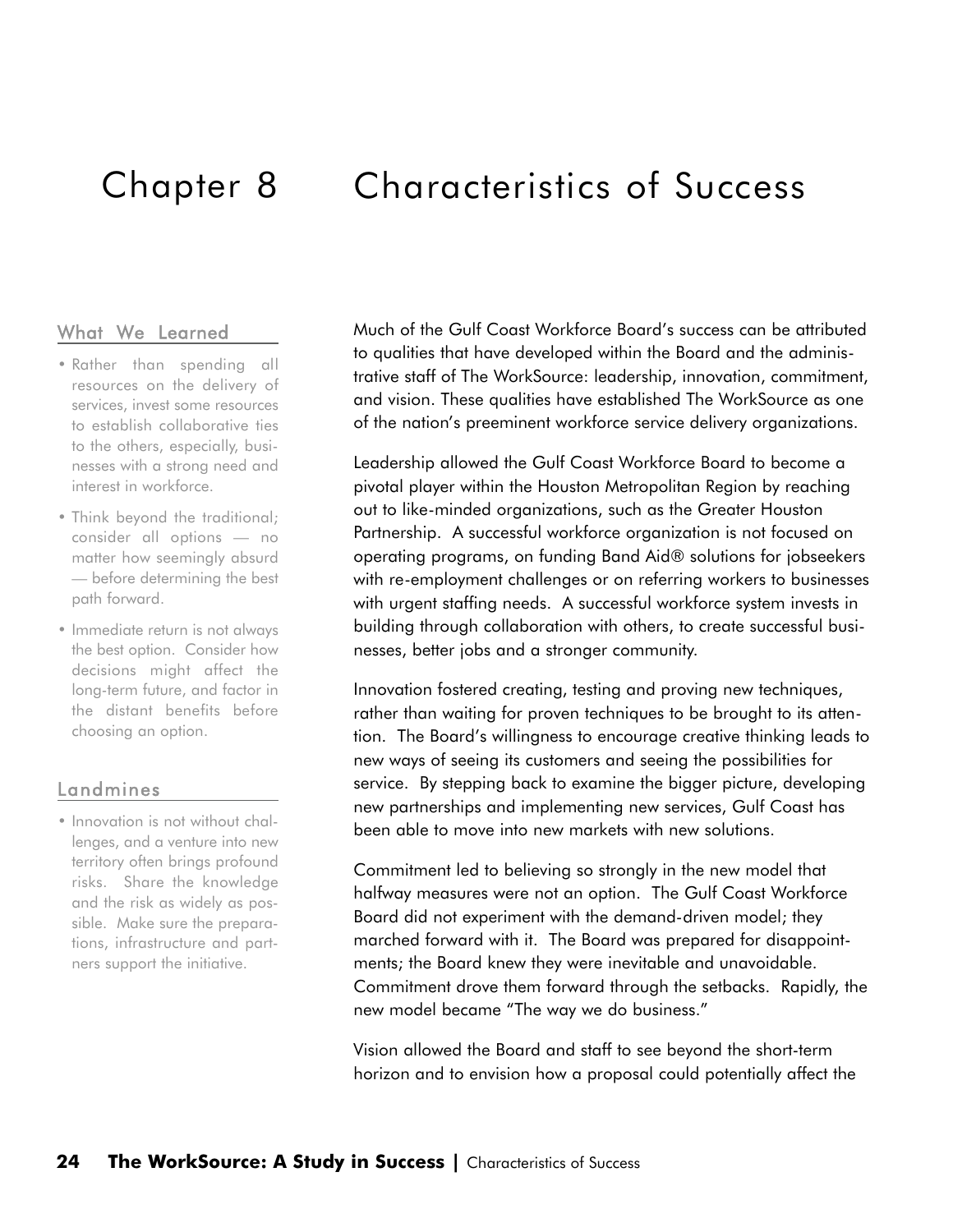#### Windfalls

• Many staff of The WorkSource and its affiliated programs contend that it is much more interesting, enjoyable and fun to place to work as a result of the transition to a demand driven system.

organization and the region's economy in the future. A perspective on the future encouraged the Board to look favorably on an initiative that was short on immediate payoffs, but promised significant longterm benefits. As a result, immediate payback took a back seat to a longer-term investment and a better return on investment.

When these four qualities come together, Gulf Coast can deliver more innovative and viable workforce solutions — not simply for today's jobseeker, but for businesses and the entire community. Today, tomorrow, and, hopefully, far into the future, The WorkSource will continue to be a study in success.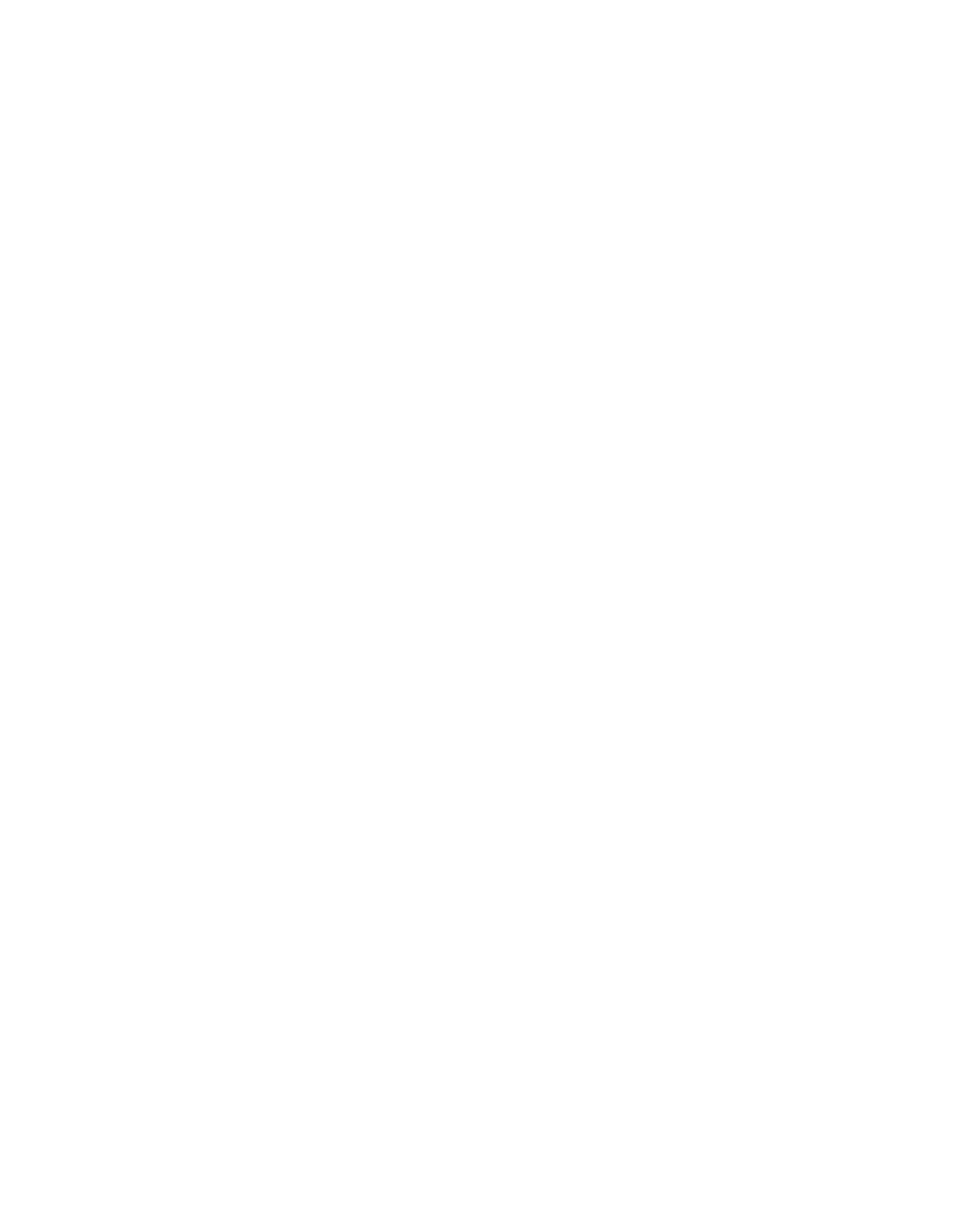### About the Authors

This report was developed by **Rgamble and Associates**. Larry Pitchford was the principle author, Jennipher Pham was the Designer and Graphic Artist and Rob Gamble was the Project Manager and Editor. Bill Janes of DOL provided substantial editorial assistance and Nick Lalpuis of DOL supervised printing and logistical support.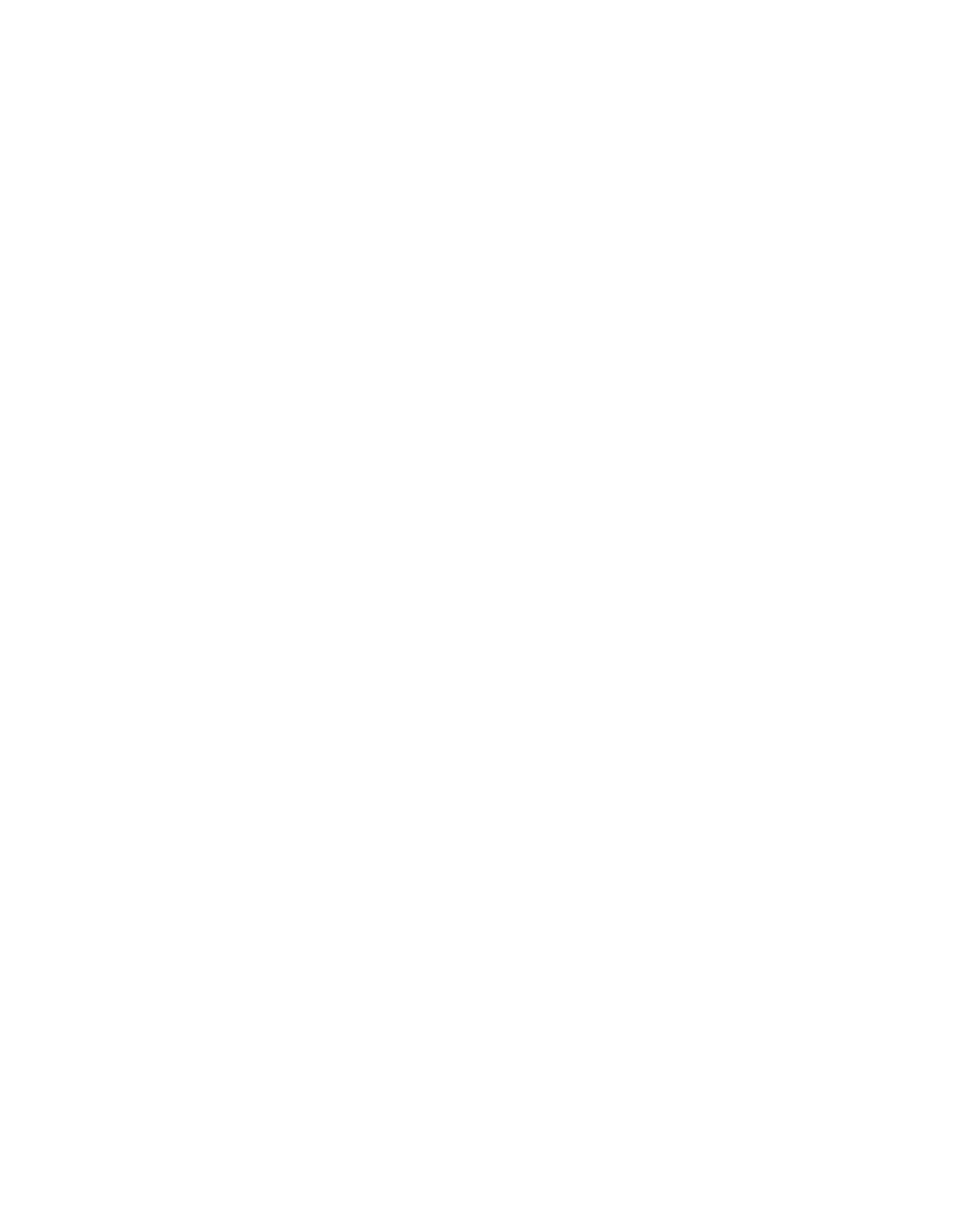# Inquiry Guide for A Study in Success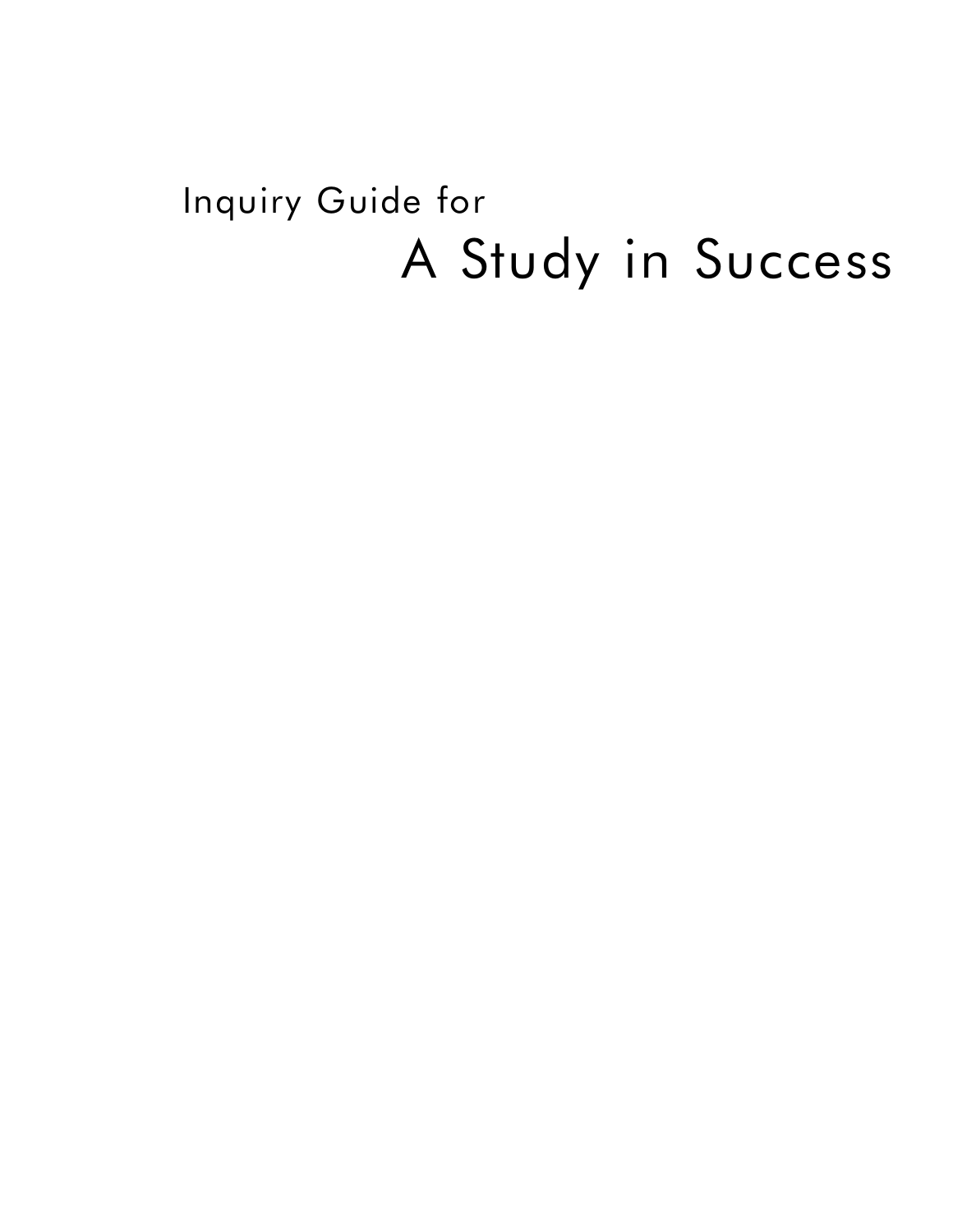**I. The Gulf Coast Board adopted a demand driven philosophy; developed a strategic plan to achieve its mission, vision and desired results; dropped the old "managing programs" and adopted a new "leading the system" approach.** 

To make the new way real, the Board took ten actions :

- 1. Implemented an Employer Services Division
- 2. Revised the service delivery model for Resident Services
- 3. Prioritized businesses
- 4. Referred the most qualified applicants to openings
- 5. Implemented a Health Care initiative
- 6. Responded to demand with a "pipeline approach" to supply
- 7. Changed to a new name and image for the organization
- 8. Marketed the new organization to businesses
- 9. Marketed the operational changes to staff internally
- 10. Implemented measures correlated to desired results
- A. How do the ten actions (individually and together) reflect a demand driven philosophy for finding solutions to workforce problems?

B. How do the ten actions (individually and together) address a demand driven system's mission, vision and desired results?

C. How do the ten actions (individually and together) produce "system" approaches to developing and implementing workforce solutions?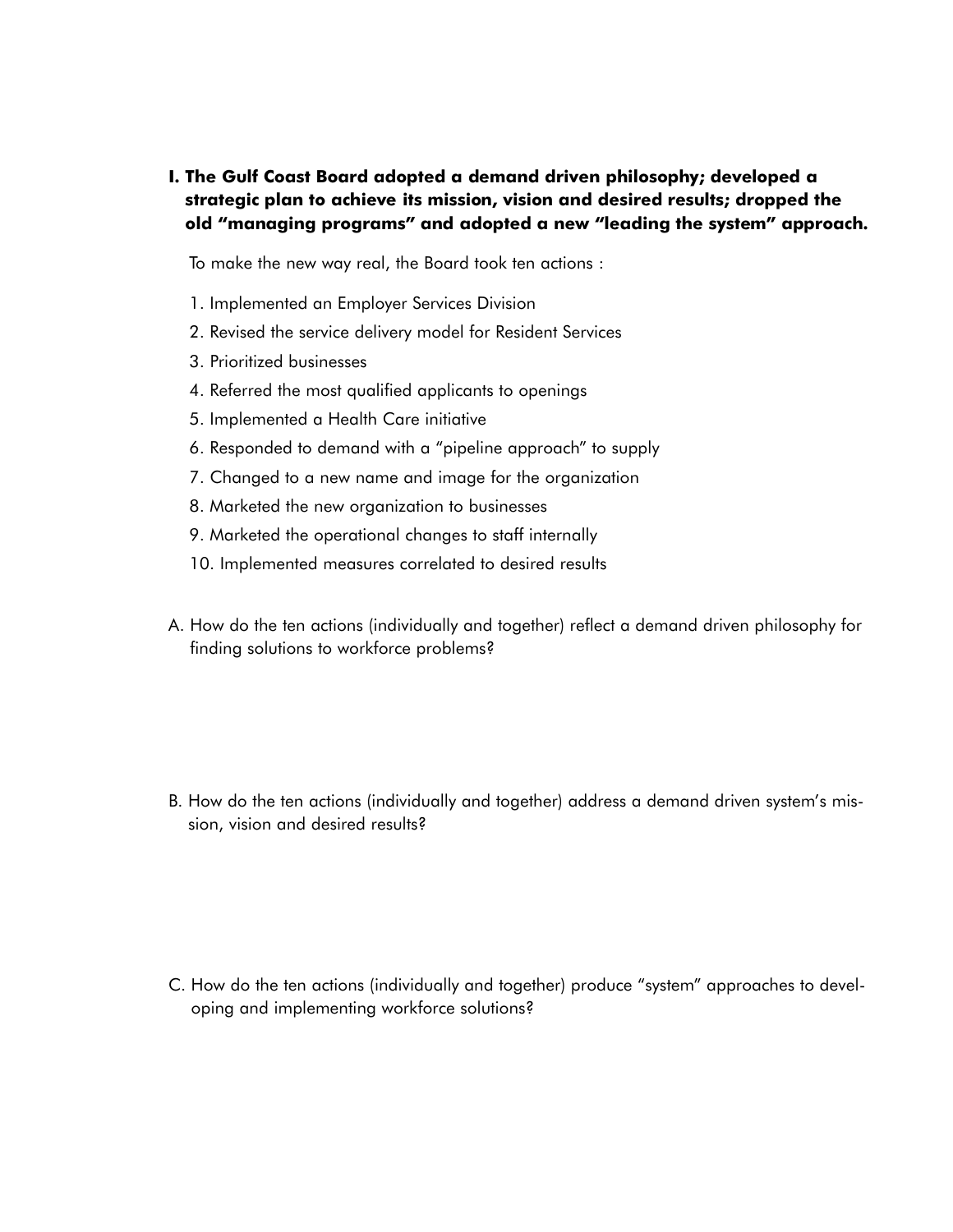- **II. The Gulf Coast Board sees itself not as managing a collection of programs, but as leading a system. The Board's mission, vision and results statements and its "system" approach were the basis for its strategic plan.**
- A. The Board says a mission statement expresses "the reason we exist;" the Board's mission statement includes employers.
	- 1. A workforce Board extends its mission to "help[ing] employers solve workforce problems" for the following reasons:
	- 2. Our Board can do more to contribute to "help[ing] employers solve workforce problems" by:
- B. The Board vision statement includes the region, the workforce system and the board itself and addresses them separately.
	- 1. A workforce Board includes the region, the workforce system and the Board itself in its vision for the following reasons:
	- 2. Our Board can contribute more to the economic vitality of the region, the workforce system and the Board by:
- C. The Board results statements include competition, education, better jobs, higher incomes and an increasing return on investment.
	- 1. A workforce Board wants improvements in competition, education, better jobs, higher incomes and an increasing return on investment for the following reasons:
	- 2. Our Board can contribute more to improvements in competition, education, better jobs, higher incomes and increasing return on investment by:
- D. We can strengthen our strategic plan and perform better in the areas of leadership; systems approach to solutions; employer services; achieving goals for the region, the workforce system and the Board; improving competition, education, better jobs, higher incomes and increasing return on investment by the following actions: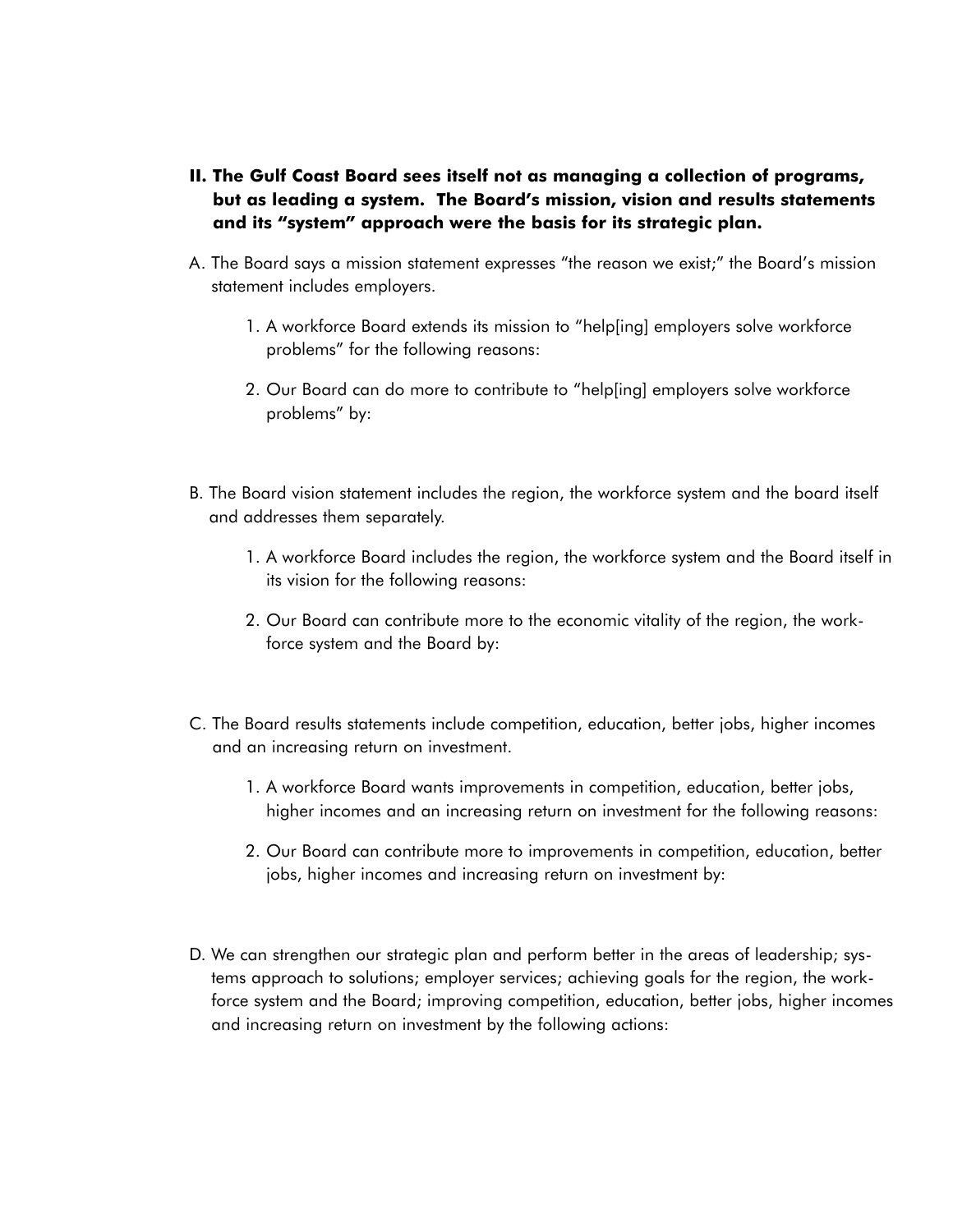#### **III. Gulf Coast Board created an Employer Services Division to work one-on-one with businesses.**

A. The factors appropriate for prioritizing businesses in our area are:

B. A "quality over quantity" placement policy will contribute to our success with both businesses and job seekers by:

C. When we implement and improve our employer (business) services, we anticipate the following changes will need to be made in our resident (job seeker) services model:

D. We intend to take the following actions to reduce staff confusion and concern resulting from implementation and improvement of our employer (business) services: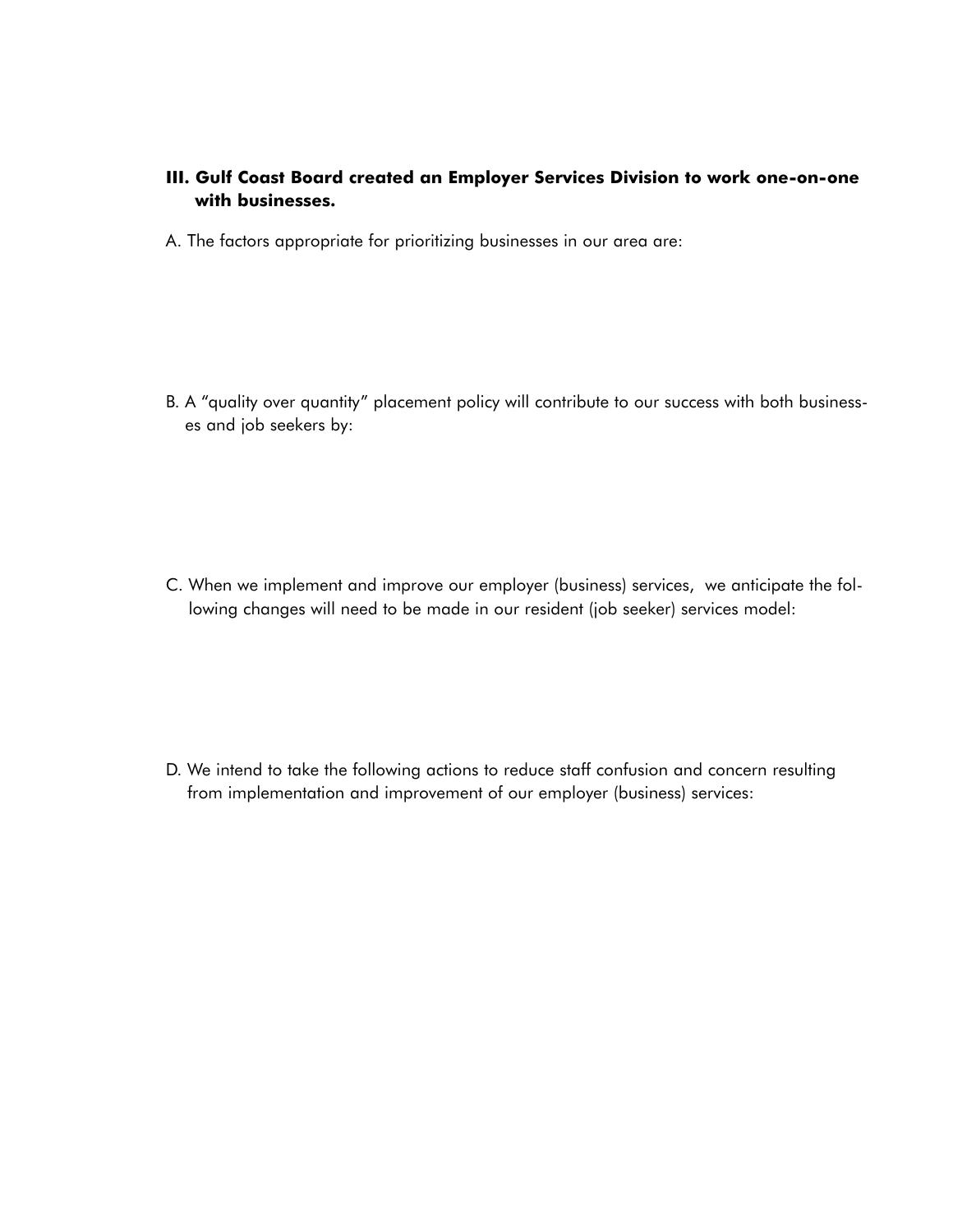#### **IV. The Gulf Coast Board brought together the demand-driven approach and the employer services model to form the health care industry initiative.**

- A. High-growth, high-demand industry sectors in our area are:
- B. High-skill, high-demand occupations in our area are:
- C. Opportunities for partnering with high-growth, high-demand industries providing highskill, high-demand occupations include the following industries:
- D. Forming an industry steering committee, hiring an industry liaison and developing more useful workforce-related information is within our capabilities for the following industries:
- E. A "pipeline" approach to meeting demand for the occupations in C and for the industries in B and D will require collaboration with the following groups and organizations:
- F. Based on A-E above, the most productive initiative(s) for our area will most likely be with the following industry(ies):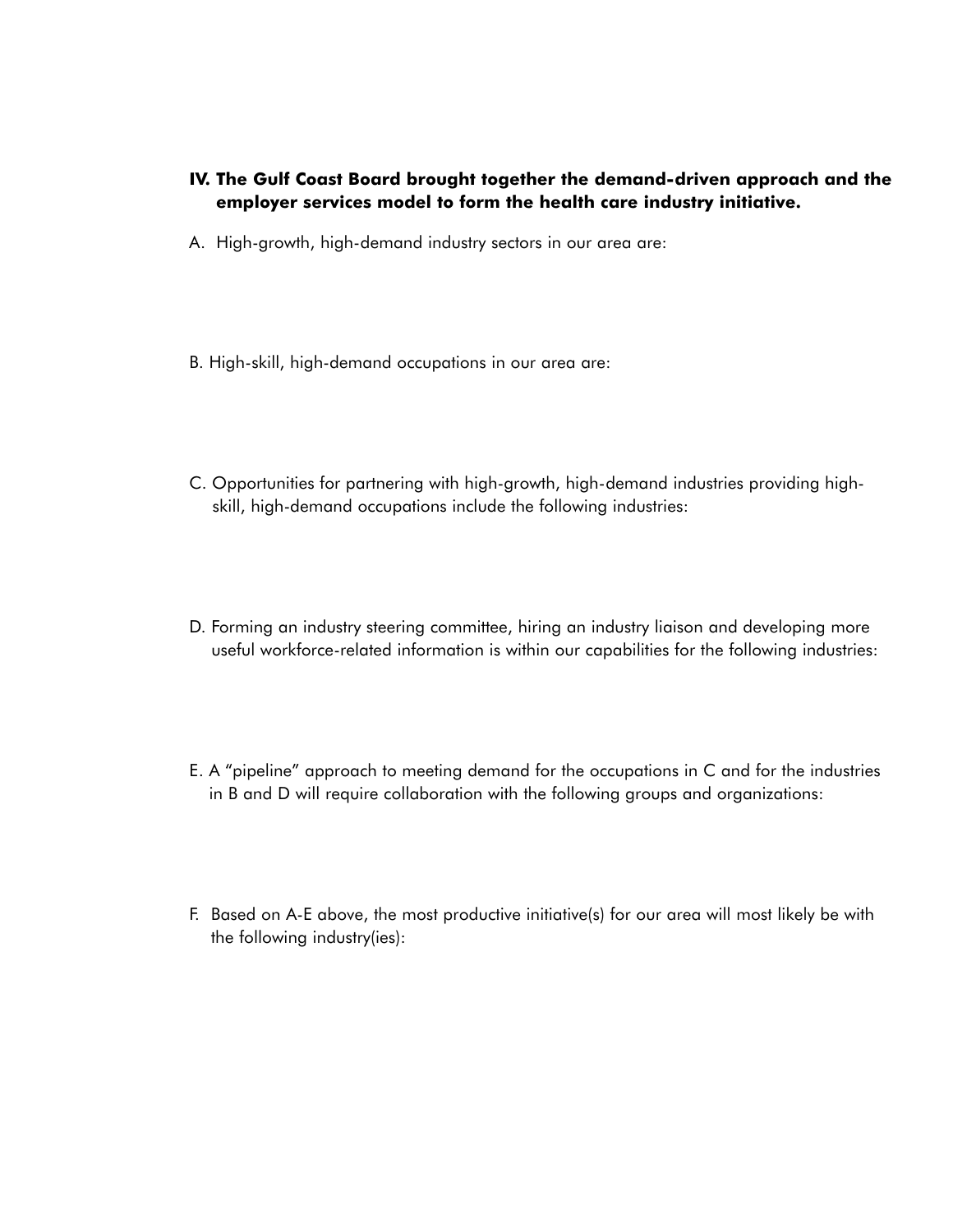- **V. To change its image, the Gulf Coast Board complemented "getting the word out" with marketing efforts "directed inward."**
- A. Businesses' view our workforce organization(s) in the following way:
- B. Job seeker's view our workforce organization(s) in the following way:
- C. To change our image with the business community, we will change the following operational procedures:
- D. To change our image with the job seeker community, we will change the following operational procedures:
- E. The following marketing standards will be included in our vendor (workforce service provider) contracts:
- F. All staff will more thoroughly understand and consistently disseminate the Board's message, because our internal marketing and listening practices will include: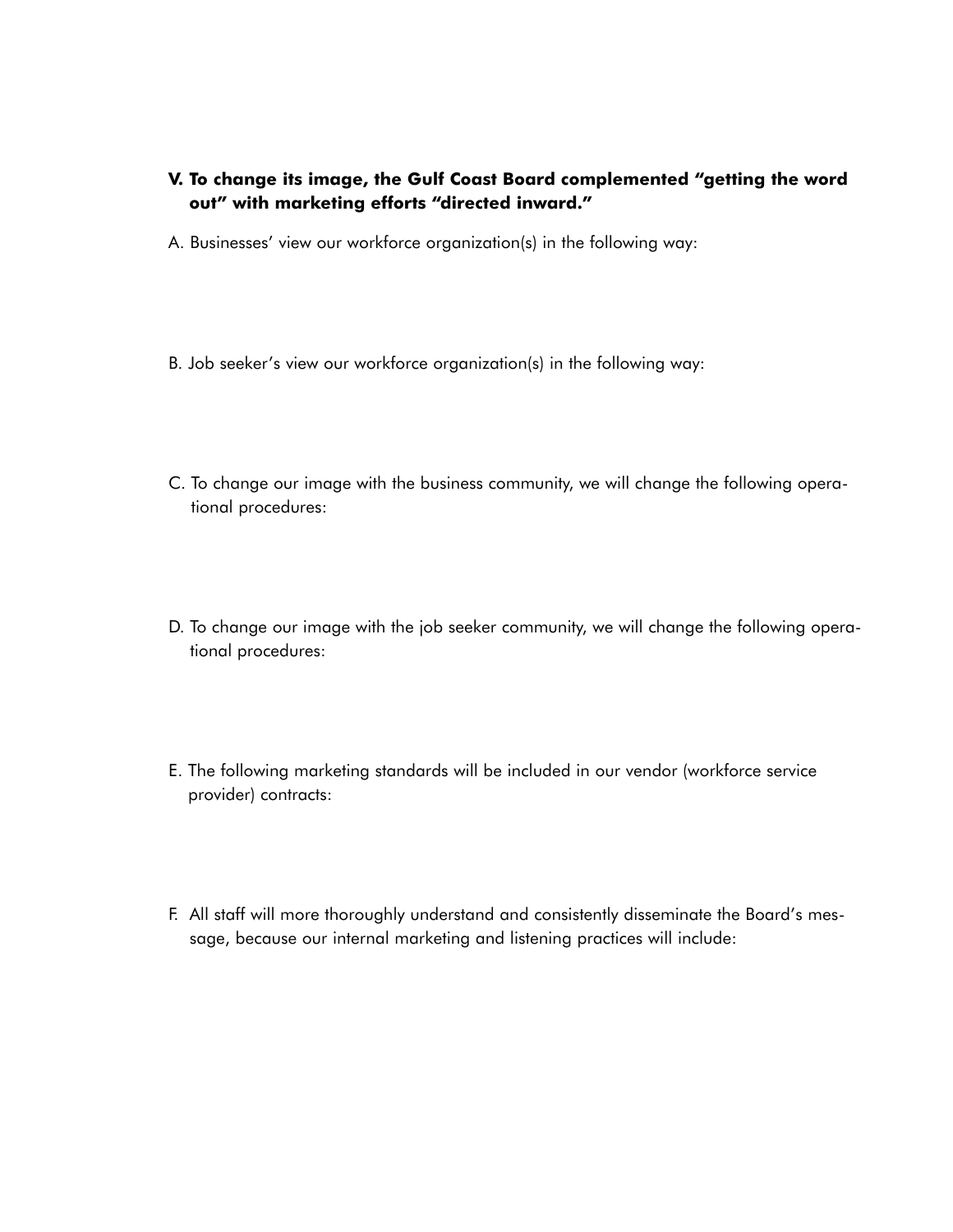**VI. The Gulf Coast Board's primary focus is meeting the needs of its customers; by so doing, the Board believes, results will naturally flow. The Gulf Coast Board meets or exceeds its funder-required performance measures.** 

A. In the result area of more "competitive employers," measures include:

- B. In the result area of a "better educated workforce," measures will include:
- C. In the result area of "more and better jobs," measures will include:
- D. In the result area of "higher incomes," measures will include:
- E. In the result area of increasing "return on investment," measures will include:

E. Correlating our funders' measures with the five results statement produces the following grid:

#### **Desired Result Funder Measure**

Competitive Employers Educated Workforce More & Better Jobs Higher Incomes Increasing Return on Investment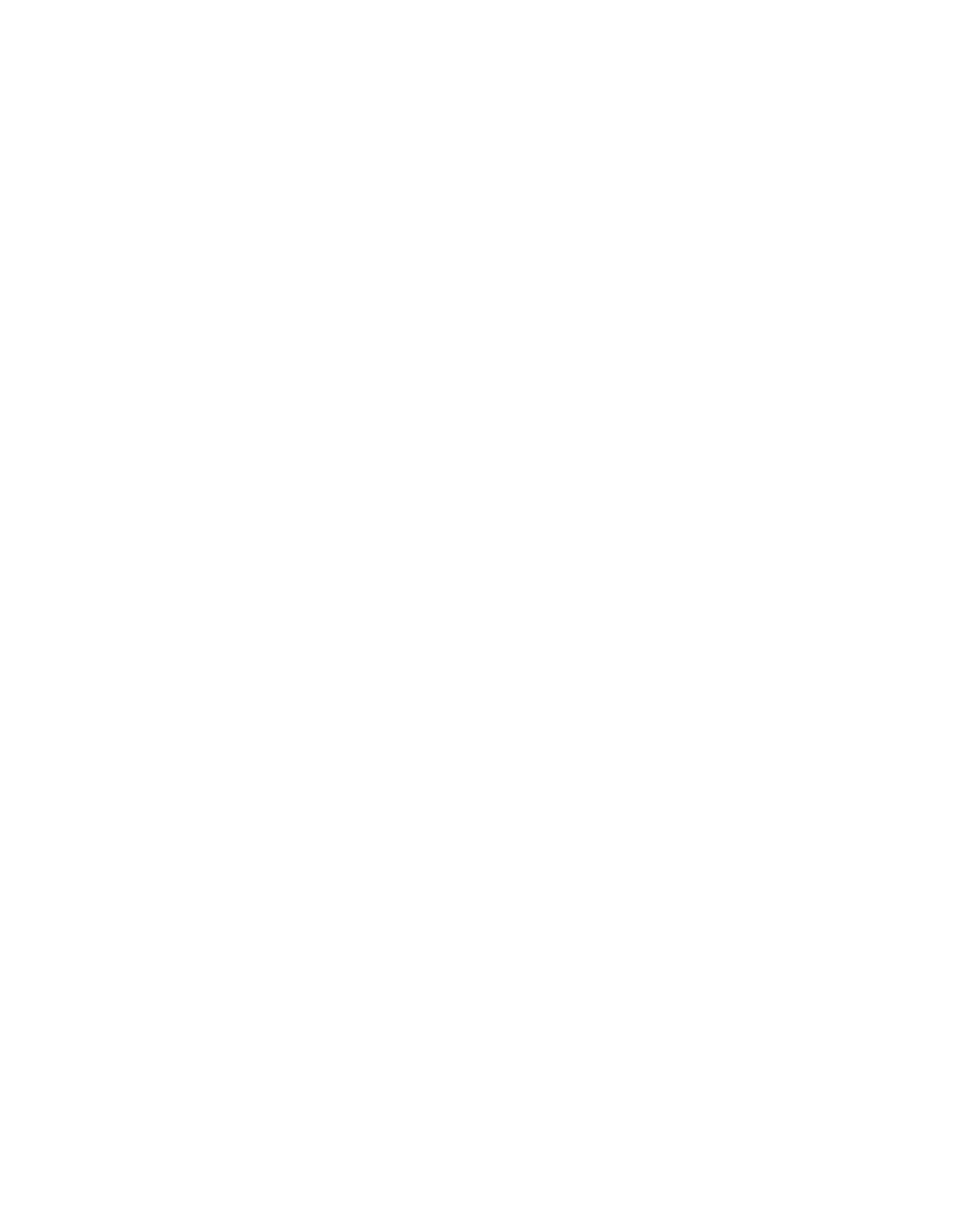# **National Business Learning Partnership**<br>Participating Organizations

Career Opportunities Cape Cod, MA Pikes Peak Workforce Center, CO Chicago Workforce Center @ Pilsen, IL San Diego Workforce Partnership, CA Delaware WIB East Central Georgia Consortium Tulare County WIB, CA Eastern Arkansas WIB Hampden County WIB, MA Idaho Career Centers Maine Career Center Lower Rio Grande Valley WDA, TX Frederick County JTA, MD Merrimack Valley WIB, MA Mayor's Office Employment Development, MD Nevada JobConnect NW Tennessee WIB NW Georgia Workforce Area Oakland WIB, CA Pasco Hernando Jobs & Education, FL Pacific Mountain Consortium Workforce Development Council , WA Southern Essex WIB, MA North Valley Job Training Consortium, CA Southern Maryland Works Gulf Coast WIB, TX SW Washington Workforce Council Tampa Bay Workforce Alliance, FL Workforce Essentials, TN The Employment Source, OH Topeka Workforce Center, KS Northwest Concentrated Employment Program, WI Dept. of Employment Services, Washington, DC Utah Department of Workforce Service West Central Arkansas Workforce Centers West Piedmont WIB, VA North Central WIB, PA West Virginia Region 7 WIB NW Nebraska Workforce Development Workforce Alliance, KS Pee Dee Regional Council, SC Workforce Investment Council of Clackamas County, OR Boston Private Industry Council WorkSource of the South Plains, TX Capital Area Michigan Works